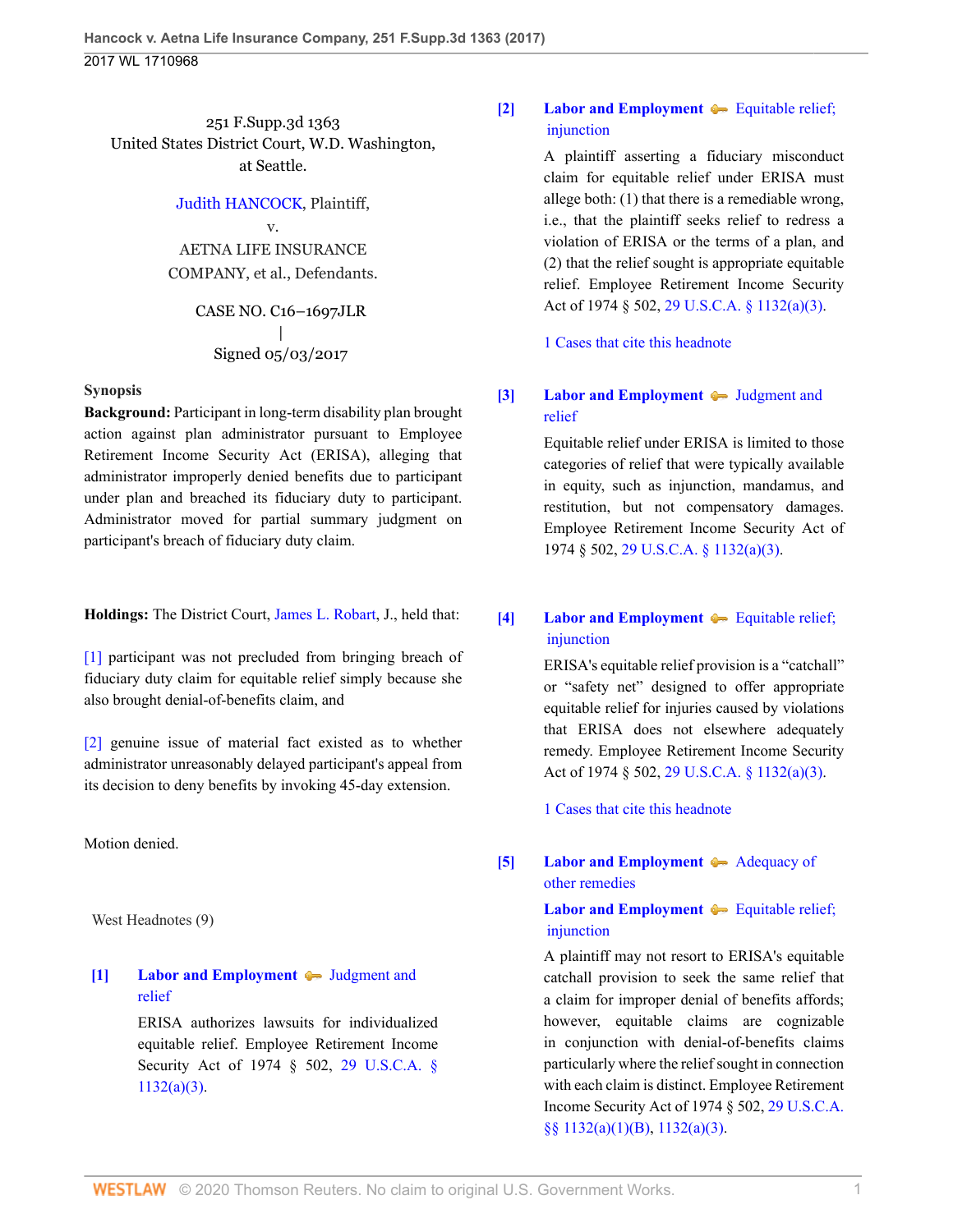[1 Cases that cite this headnote](http://www.westlaw.com/Link/RelatedInformation/DocHeadnoteLink?docGuid=I755ce07030be11e79de0d9b9354e8e59&headnoteId=204155936600520200716171205&originationContext=document&vr=3.0&rs=cblt1.0&transitionType=CitingReferences&contextData=(sc.UserEnteredCitation))

### <span id="page-1-2"></span>**[\[6\]](#page-5-0) [Federal Civil Procedure](http://www.westlaw.com/Browse/Home/KeyNumber/170A/View.html?docGuid=I755ce07030be11e79de0d9b9354e8e59&originationContext=document&vr=3.0&rs=cblt1.0&transitionType=DocumentItem&contextData=(sc.UserEnteredCitation))**  $\blacklozenge$  **[Employees and](http://www.westlaw.com/Browse/Home/KeyNumber/170Ak2497/View.html?docGuid=I755ce07030be11e79de0d9b9354e8e59&originationContext=document&vr=3.0&rs=cblt1.0&transitionType=DocumentItem&contextData=(sc.UserEnteredCitation))** [Employment Discrimination, Actions Involving](http://www.westlaw.com/Browse/Home/KeyNumber/170Ak2497/View.html?docGuid=I755ce07030be11e79de0d9b9354e8e59&originationContext=document&vr=3.0&rs=cblt1.0&transitionType=DocumentItem&contextData=(sc.UserEnteredCitation))

Even at the summary judgment stage, a plaintiff may proceed with simultaneous ERISA claims for denial of benefits and for equitable relief; the appropriate inquiry at this stage is not whether the equitable relief claim would ultimately afford duplicative relief if the plaintiff also prevails on her denial-of-benefits claim, but whether there is a genuine dispute of material fact allowing the equitable relief claim to proceed. Employee Retirement Income Security Act of 1974 § 502, [29 U.S.C.A. §§ 1132\(a\)\(1\)\(B\)](http://www.westlaw.com/Link/Document/FullText?findType=L&pubNum=1000546&cite=29USCAS1132&originatingDoc=I755ce07030be11e79de0d9b9354e8e59&refType=SP&originationContext=document&vr=3.0&rs=cblt1.0&transitionType=DocumentItem&contextData=(sc.UserEnteredCitation)#co_pp_50660000823d1), [1132\(a\)\(3\).](http://www.westlaw.com/Link/Document/FullText?findType=L&pubNum=1000546&cite=29USCAS1132&originatingDoc=I755ce07030be11e79de0d9b9354e8e59&refType=SP&originationContext=document&vr=3.0&rs=cblt1.0&transitionType=DocumentItem&contextData=(sc.UserEnteredCitation)#co_pp_28cc0000ccca6)

# <span id="page-1-0"></span>**[\[7\]](#page-5-1) [Labor and Employment](http://www.westlaw.com/Browse/Home/KeyNumber/231H/View.html?docGuid=I755ce07030be11e79de0d9b9354e8e59&originationContext=document&vr=3.0&rs=cblt1.0&transitionType=DocumentItem&contextData=(sc.UserEnteredCitation))**  $\blacklozenge$  **[Adequacy of](http://www.westlaw.com/Browse/Home/KeyNumber/231Hk644/View.html?docGuid=I755ce07030be11e79de0d9b9354e8e59&originationContext=document&vr=3.0&rs=cblt1.0&transitionType=DocumentItem&contextData=(sc.UserEnteredCitation))** [other remedies](http://www.westlaw.com/Browse/Home/KeyNumber/231Hk644/View.html?docGuid=I755ce07030be11e79de0d9b9354e8e59&originationContext=document&vr=3.0&rs=cblt1.0&transitionType=DocumentItem&contextData=(sc.UserEnteredCitation))

Participant in long-term disability plan was not precluded from bringing breach of fiduciary duty claim against plan administrator for equitable relief under ERISA simply because she also brought denial-of-benefits claim; participant sought compensatory damages for administrator's alleged denial of benefits but sought injunction requiring administrator to establish procedural safeguards on her breach of fiduciary duty claim, and although practical effect of injunction might be nothing more than clarification of participant's rights to future benefits under terms of plan, which would be available on denial-of-benefits claim, it was possible that participant would prevail on her fiduciary duty claim but not her denial-ofbenefits claim. Employee Retirement Income Security Act of 1974 § 502, [29 U.S.C.A. §§](http://www.westlaw.com/Link/Document/FullText?findType=L&pubNum=1000546&cite=29USCAS1132&originatingDoc=I755ce07030be11e79de0d9b9354e8e59&refType=SP&originationContext=document&vr=3.0&rs=cblt1.0&transitionType=DocumentItem&contextData=(sc.UserEnteredCitation)#co_pp_50660000823d1)  $1132(a)(1)(B)$ ,  $1132(a)(3)$ .

## <span id="page-1-1"></span>**[\[8\]](#page-7-0) [Federal Civil Procedure](http://www.westlaw.com/Browse/Home/KeyNumber/170A/View.html?docGuid=I755ce07030be11e79de0d9b9354e8e59&originationContext=document&vr=3.0&rs=cblt1.0&transitionType=DocumentItem&contextData=(sc.UserEnteredCitation))**  $\blacklozenge$  **Employees** and [Employment Discrimination, Actions Involving](http://www.westlaw.com/Browse/Home/KeyNumber/170Ak2497/View.html?docGuid=I755ce07030be11e79de0d9b9354e8e59&originationContext=document&vr=3.0&rs=cblt1.0&transitionType=DocumentItem&contextData=(sc.UserEnteredCitation))

Genuine issue of material fact existed as to whether long-term disability plan administrator unreasonably delayed participant's appeal from administrator's decision to deny benefits by invoking 45-day extension, precluding summary judgment on participant's breach of fiduciary duty claim against administrator under ERISA. Employee Retirement Income Security Act of 1974 § 502, [29 U.S.C.A. § 1132\(a\)\(3\);](http://www.westlaw.com/Link/Document/FullText?findType=L&pubNum=1000546&cite=29USCAS1132&originatingDoc=I755ce07030be11e79de0d9b9354e8e59&refType=SP&originationContext=document&vr=3.0&rs=cblt1.0&transitionType=DocumentItem&contextData=(sc.UserEnteredCitation)#co_pp_28cc0000ccca6) [29 C.F.R.](http://www.westlaw.com/Link/Document/FullText?findType=L&pubNum=1000547&cite=29CFRS2560.503-1&originatingDoc=I755ce07030be11e79de0d9b9354e8e59&refType=LQ&originationContext=document&vr=3.0&rs=cblt1.0&transitionType=DocumentItem&contextData=(sc.UserEnteredCitation)) [§ 2560.503-1\(i\)\(1\)\(i\)](http://www.westlaw.com/Link/Document/FullText?findType=L&pubNum=1000547&cite=29CFRS2560.503-1&originatingDoc=I755ce07030be11e79de0d9b9354e8e59&refType=LQ&originationContext=document&vr=3.0&rs=cblt1.0&transitionType=DocumentItem&contextData=(sc.UserEnteredCitation)).

# <span id="page-1-3"></span>**[\[9\]](#page-8-0) [Labor and Employment](http://www.westlaw.com/Browse/Home/KeyNumber/231H/View.html?docGuid=I755ce07030be11e79de0d9b9354e8e59&originationContext=document&vr=3.0&rs=cblt1.0&transitionType=DocumentItem&contextData=(sc.UserEnteredCitation))**  $\blacklozenge$  [Time limitations](http://www.westlaw.com/Browse/Home/KeyNumber/231Hk623/View.html?docGuid=I755ce07030be11e79de0d9b9354e8e59&originationContext=document&vr=3.0&rs=cblt1.0&transitionType=DocumentItem&contextData=(sc.UserEnteredCitation))

Under ERISA, plan administrators must demonstrate a special circumstance justifying an extension of time to decide an appeal from a decision denying benefits. Employee Retirement Income Security Act of 1974, § 2 et seq., [29 U.S.C.A. § 1001 et seq.](http://www.westlaw.com/Link/Document/FullText?findType=L&pubNum=1000546&cite=29USCAS1001&originatingDoc=I755ce07030be11e79de0d9b9354e8e59&refType=LQ&originationContext=document&vr=3.0&rs=cblt1.0&transitionType=DocumentItem&contextData=(sc.UserEnteredCitation)); [29 C.F.R. §§](http://www.westlaw.com/Link/Document/FullText?findType=L&pubNum=1000547&cite=29CFRS2560.503-1&originatingDoc=I755ce07030be11e79de0d9b9354e8e59&refType=LQ&originationContext=document&vr=3.0&rs=cblt1.0&transitionType=DocumentItem&contextData=(sc.UserEnteredCitation))  $2560.503 - 1(i)(1)(i)$ ,  $2560.503 - 1(i)(3)(i)$ .

# **Attorneys and Law Firms**

**\*1364** [Melton L. Crawford](http://www.westlaw.com/Link/Document/FullText?findType=h&pubNum=176284&cite=0168090501&originatingDoc=I755ce07030be11e79de0d9b9354e8e59&refType=RQ&originationContext=document&vr=3.0&rs=cblt1.0&transitionType=DocumentItem&contextData=(sc.UserEnteredCitation)), Law Office of Mel Crawford, Seattle, WA, for Plaintiff.

[Brittany F. Stevens,](http://www.westlaw.com/Link/Document/FullText?findType=h&pubNum=176284&cite=0430151901&originatingDoc=I755ce07030be11e79de0d9b9354e8e59&refType=RQ&originationContext=document&vr=3.0&rs=cblt1.0&transitionType=DocumentItem&contextData=(sc.UserEnteredCitation)) [Sarah N. Turner,](http://www.westlaw.com/Link/Document/FullText?findType=h&pubNum=176284&cite=0375466001&originatingDoc=I755ce07030be11e79de0d9b9354e8e59&refType=RQ&originationContext=document&vr=3.0&rs=cblt1.0&transitionType=DocumentItem&contextData=(sc.UserEnteredCitation)) Gordon & Rees LLP, [Erin M. Wilson](http://www.westlaw.com/Link/Document/FullText?findType=h&pubNum=176284&cite=0416577001&originatingDoc=I755ce07030be11e79de0d9b9354e8e59&refType=RQ&originationContext=document&vr=3.0&rs=cblt1.0&transitionType=DocumentItem&contextData=(sc.UserEnteredCitation)), Lane Powell PC, [Sarah E. Swale,](http://www.westlaw.com/Link/Document/FullText?findType=h&pubNum=176284&cite=0317817201&originatingDoc=I755ce07030be11e79de0d9b9354e8e59&refType=RQ&originationContext=document&vr=3.0&rs=cblt1.0&transitionType=DocumentItem&contextData=(sc.UserEnteredCitation)) Jensen Morse Baker, Seattle, WA, for Defendants.

# ORDER DENYING MOTION FOR PARTIAL SUMMARY JUDGMENT

[JAMES L. ROBART](http://www.westlaw.com/Link/Document/FullText?findType=h&pubNum=176284&cite=0181380101&originatingDoc=I755ce07030be11e79de0d9b9354e8e59&refType=RQ&originationContext=document&vr=3.0&rs=cblt1.0&transitionType=DocumentItem&contextData=(sc.UserEnteredCitation)), United States District Judge

#### <span id="page-1-4"></span>**I. INTRODUCTION**

**\*\*1** Before the court is Defendants Aetna Life Insurance Company ("Aetna"), the **\*1365** Boeing Company Employee Health and Welfare Plan (Plan 503) ("Plan 503"), and Employee Benefit Plans Committee's ("the Committee") (collectively, "Defendants") motion for partial summary judgment. (Mot. (Dkt. # 26).) Ms. Hancock opposes Defendants' motion. (Resp. (Dkt. # 28).) The court has considered the motion, the parties' submissions in opposition to and support of the motion, the relevant portions of the record, and the applicable law. Being fully advised, <sup>[1](#page-8-1)</sup> the court denies Defendants' motion for the reasons set forth below.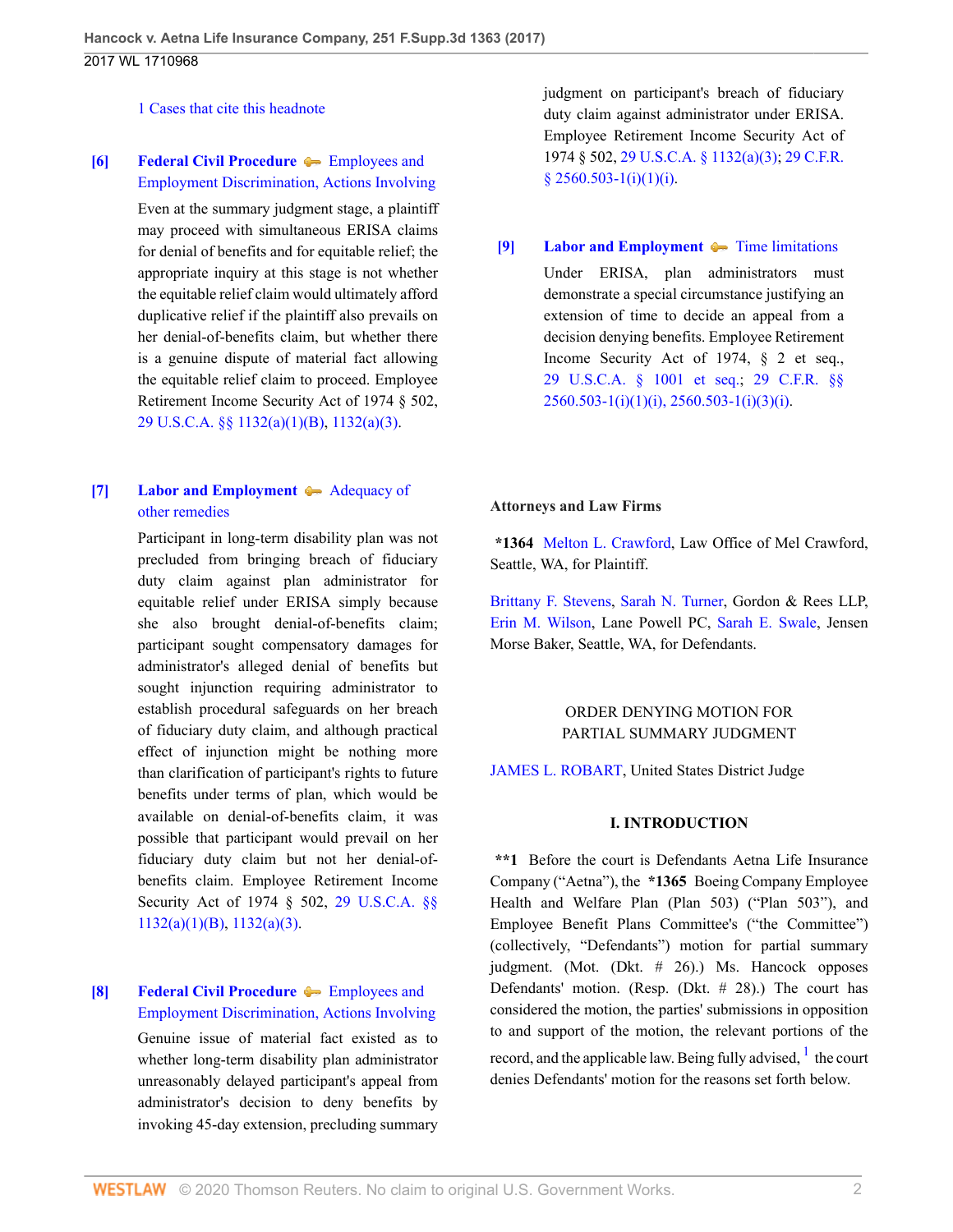### **II. BACKGROUND**

This case arises from Aetna's denial of long-term disability benefits ("LTD benefits") to Ms. Hancock. (*See* SAC (Dkt. # 24) ¶¶ 1.2, 4.40, 4.51.) Ms. Hancock began working at the Boeing Company ("Boeing") in 1989 and remained at Boeing until October 2012, when she took leave for [cancer](http://www.westlaw.com/Link/Document/FullText?entityType=disease&entityId=Iaf34f5c3475411db9765f9243f53508a&originationContext=document&transitionType=DocumentItem&contextData=(sc.Default)&vr=3.0&rs=cblt1.0) treatment. (Hancock Decl. (Dkt.  $\#$  31) ¶ 3.) Ms. Hancock worked as a Human Resources Generalist at the time she took leave. (*See* Admin. Record ("AR") (Dkt. # [2](#page-8-2)7) at AET000272.)<sup>2</sup>

While at Boeing, Ms. Hancock participated in the Group Life and Accident and Health Insurance Policy ("the Plan"). (*See generally id.* at AET000001–191.) Aetna issued the Plan to Boeing (*see id.*), and Ms. Hancock alleges that Aetna is an administrator and fiduciary of the Plan as those terms are defined under the Employee Retirement Income Security Act of 1974 ("ERISA"), [29 U.S.C. § 1001,](http://www.westlaw.com/Link/Document/FullText?findType=L&pubNum=1000546&cite=29USCAS1001&originatingDoc=I755ce07030be11e79de0d9b9354e8e59&refType=LQ&originationContext=document&vr=3.0&rs=cblt1.0&transitionType=DocumentItem&contextData=(sc.UserEnteredCitation)) *et seq.* (SAC ¶¶ 4.8– 4.9). The Committee also administers the Plan. (*Id.* ¶ 4.3.) Plan 503 is an "employee benefit plan" within the meaning of ERISA. (*Id.* ¶¶ 4.2.)

The Plan defines "disabled" for purposes of LTD benefits in pertinent part:

From the date that you first become disabled and until Monthly Benefits are payable for 24 months, you will be deemed to be disabled on any day if:

• you are not able to perform the material duties of your own occupation solely because of: disease or injury; and

• your work earnings are 80% or less of your adjusted predisability earnings.

After the first 24 months that any Monthly Benefit is payable during a period of disability, you will be deemed to be disabled on any day if you are not able to work at any reasonable occupation (this is any gainful activity for which you are, or may reasonably become fitted by education training or experience. It does not include work under an approved rehabilitation program) solely because of: disease; or injury.

(*See id.* at AET000058 (emphasis omitted); *see also id.* at AET000061; SAC ¶ 4.20.)

**\*\*2** Ms. Hancock alleges that on October 3, 2012, she became "unable to perform the material duties of her own occupation" when she underwent surgery and "extensive chemotherapy" to treat malignant [cancer.](http://www.westlaw.com/Link/Document/FullText?entityType=disease&entityId=Iaf34f5c3475411db9765f9243f53508a&originationContext=document&transitionType=DocumentItem&contextData=(sc.Default)&vr=3.0&rs=cblt1.0) (*Id.* ¶ 4.22.) Ms. Hancock applied for short-term disability benefits under the Plan, and Aetna agreed that Ms. Hancock was disabled under the Plan and entitled to short-term disability benefits. (AR at AET000530–31.)

<span id="page-2-0"></span>**\*1366** Aetna later found Ms. Hancock disabled for purposes of receiving LTD benefits. (*Id.* at AET001120– 21, AET001265–66.) But on February 25, 2016, Aetna terminated Ms. Hancock's LTD benefits effective February 26, 2016. (*Id.* at AET000980–83.) Ms. Hancock appealed the termination on August 15, 2016 (*id.* at AET001215– 1589), and Aetna received Ms. Hancock's appeal on August 18, 2016 (*id.* at AET002173). In support of her appeal, Ms. Hancock provided a declaration from her doctor, her own declaration, medical records, and medical journal articles describing her condition. (*See id.* at AET001215–1589) She contends that she is disabled by the following conditions: ["peripheral neuropathy](http://www.westlaw.com/Link/Document/FullText?entityType=disease&entityId=Ic1b08e98475411db9765f9243f53508a&originationContext=document&transitionType=DocumentItem&contextData=(sc.Default)&vr=3.0&rs=cblt1.0) and a type of cognitive impairment sometimes referred to as 'chemo brain' " (SAC ¶ 4.33; *see also* AR at AET001240); [Sjogren's syndrome](http://www.westlaw.com/Link/Document/FullText?entityType=disease&entityId=Ic6c70c06475411db9765f9243f53508a&originationContext=document&transitionType=DocumentItem&contextData=(sc.Default)&vr=3.0&rs=cblt1.0) (SAC ¶ 4.34; AR at AET001240); a lack of feeling in her fingertips and feet, burning pain in her fingertips, sharp pain in her hands, burning pain in her feet and lower legs, painful cramping in her toes and calves, and swollen ankles and feet (SAC ¶ 4.35; AR at AET001240–41). Ms. Hancock also takes a medication that causes fatigue, dizziness, difficulty concentrating, confusion, and memory issues. (SAC ¶¶ 4.37–4.38; AR at AET001241.) Because of these conditions, Ms. Hancock alleges that she is "unable to work at any reasonable occupation." (*Id.* 14.39.)

The applicable ERISA regulations gave Aetna 45 days to decide Ms. Hancock's appeal unless special circumstances warranted an additional 45 days to consider the appeal. *See* [29 C.F.R. § 2560.503–1\(i\)\(1\)\(i\);](http://www.westlaw.com/Link/Document/FullText?findType=L&pubNum=1000547&cite=29CFRS2560.503-1&originatingDoc=I755ce07030be11e79de0d9b9354e8e59&refType=RB&originationContext=document&vr=3.0&rs=cblt1.0&transitionType=DocumentItem&contextData=(sc.UserEnteredCitation)#co_pp_bcfd00009f4b2) [id. § 2560.503–1\(i\)\(3\)\(i\)](http://www.westlaw.com/Link/Document/FullText?findType=L&pubNum=1000547&cite=29CFRS2560.503-1&originatingDoc=I755ce07030be11e79de0d9b9354e8e59&refType=RB&originationContext=document&vr=3.0&rs=cblt1.0&transitionType=DocumentItem&contextData=(sc.UserEnteredCitation)#co_pp_d450000087f37). On September 13, 2016, Aetna confirmed with Ms. Hancock and her counsel that Aetna had received all of the records Ms. Hancock intended for Aetna to consider in her appeal. (AR at AET000992, AET002173.) On the same day, Aetna also contacted an independent third party to conduct a peer review of Ms. Hancock's file. (*Id.* at AET002189–91.) Aetna assigned the peer review on September 14, 2016. (*Id.* at AET002191.) On September 26, 2016, the fortieth day after Ms. Hancock appealed Aetna's LTD benefits determination, Aetna sent Ms. Hancock a notice that Aetna was invoking a 45–day extension to decide her appeal. (*Id.* at AET000993.) The notice informed Ms. Hancock that her appeal would be decided by November 10, 2016, and that the reason for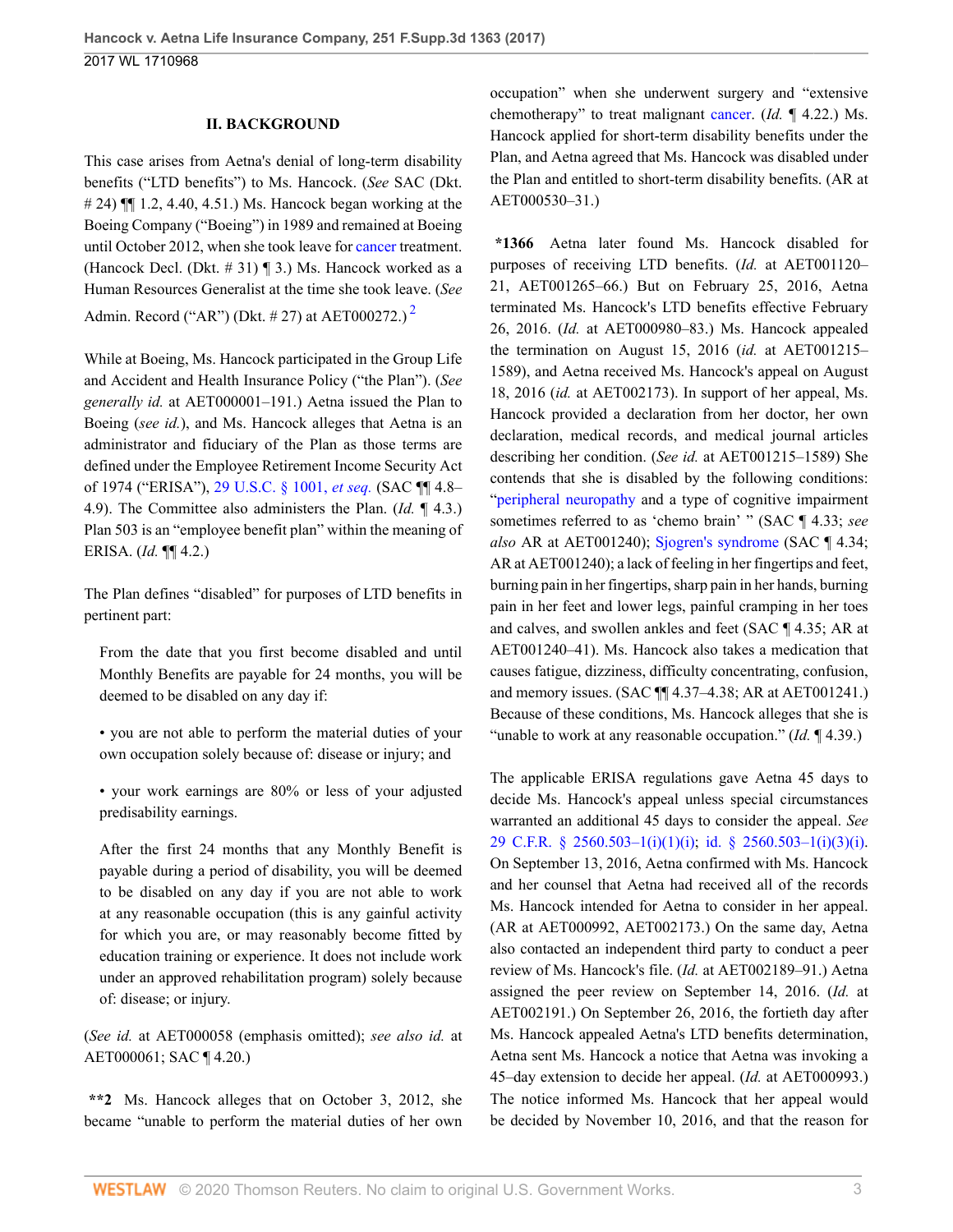the extension was to give the peer reviewer enough time to complete his review. (*Id.*) The peer reviewer completed his review on September 28, 2016. (*Id.* at AET002192–93.)

<span id="page-3-0"></span>Aetna informed Ms. Hancock on October 20, 2016, that Aetna was upholding its decision to deny LTD benefits under the Plan. [3](#page-9-0) (*Id.* at AET000997–99.) "[B]ased on the clinical review and vocational review," Aetna concluded that Ms. Hancock was "no longer considered disabled from any occupation." (*Id.* at AET000982.) Aetna decided Ms. Hancock's appeal in 64 days. (*See id.* at AET000997–99.)

**\*\*3** Ms. Hancock brings two claims under ERISA: (1) "to recover the long-term disability benefits due her under the Plan, to enforce her rights under the Plan[,] and to clarify her rights to future benefits under the Plan" (SAC ¶ 5.4); *see also* [29 U.S.C. § 1132\(a\)\(1\)\(B\)](http://www.westlaw.com/Link/Document/FullText?findType=L&pubNum=1000546&cite=29USCAS1132&originatingDoc=I755ce07030be11e79de0d9b9354e8e59&refType=RB&originationContext=document&vr=3.0&rs=cblt1.0&transitionType=DocumentItem&contextData=(sc.UserEnteredCitation)#co_pp_50660000823d1); and (2) breach of fiduciary duty (SAC ¶¶ 5.6–5.18); *see also* [29 U.S.C.](http://www.westlaw.com/Link/Document/FullText?findType=L&pubNum=1000546&cite=29USCAS1132&originatingDoc=I755ce07030be11e79de0d9b9354e8e59&refType=RB&originationContext=document&vr=3.0&rs=cblt1.0&transitionType=DocumentItem&contextData=(sc.UserEnteredCitation)#co_pp_28cc0000ccca6) [§ 1132\(a\)\(3\)](http://www.westlaw.com/Link/Document/FullText?findType=L&pubNum=1000546&cite=29USCAS1132&originatingDoc=I755ce07030be11e79de0d9b9354e8e59&refType=RB&originationContext=document&vr=3.0&rs=cblt1.0&transitionType=DocumentItem&contextData=(sc.UserEnteredCitation)#co_pp_28cc0000ccca6). Ms. Hancock asserts six theories of breach of fiduciary **\*1367** duty: (1) unreasonably delaying and then denying Ms. Hancock's appeal; (2) unreasonably failing to investigate all of the bases on which to pay Ms. Hancock's claims and refusing to give her interests or the interests of the Plan at least as much consideration as Aetna gave its own; (3) unreasonably failing to adopt and implement reasonable standards to promptly and fairly investigate, process, and adjudicate Ms. Hancock's appeal; (4) unreasonably engaging in a selective review of the evidence to minimize the evidence supporting the continuation of benefits while focusing exclusively on evidence supporting the termination of benefits; (5) unreasonably failing to establish administrative processes and safeguards to ensure and verify appropriately consistent decisionmaking; and (6) unreasonably failing to train and supervise employees to ensure they are aware of such administrative processes and safeguards. (SAC ¶ 5.10.)

On March 15, 2017, Defendants filed a motion for partial summary judgment. (Mot. at 1.) Defendants contend that Ms. Hancock's breach of fiduciary duty claim under [29 U.S.C. §](http://www.westlaw.com/Link/Document/FullText?findType=L&pubNum=1000546&cite=29USCAS1132&originatingDoc=I755ce07030be11e79de0d9b9354e8e59&refType=RB&originationContext=document&vr=3.0&rs=cblt1.0&transitionType=DocumentItem&contextData=(sc.UserEnteredCitation)#co_pp_28cc0000ccca6)  $1132(a)(3)$  should be dismissed as a matter of law because (1) Aetna did not breach its fiduciary duty by seeking a 45– day extension to decide Ms. Hancock's appeal (*id.* at 9–10), (2) Aetna's policies and procedures comply with applicable Department of Labor ("DOL") regulations regarding the time for deciding LTD benefits appeals (*id.* at 10–11), (3) Aetna properly applied its timing policies and procedures to the adjudication of Ms. Hancock's appeal (*id.* at 11–12), (4) any recovery under Section  $1132(a)(3)$  is barred as duplicative relief (*id.* at 13–14), and (5) public policy considerations militate against finding a breach of fiduciary duty (*id.* at 14– 15). Ms. Hancock opposes Defendants' motion and argues that her fiduciary duty claim is cognizable because she seeks different relief under [Section 1132\(a\)\(3\)](http://www.westlaw.com/Link/Document/FullText?findType=L&pubNum=1000546&cite=29USCAS1132&originatingDoc=I755ce07030be11e79de0d9b9354e8e59&refType=RB&originationContext=document&vr=3.0&rs=cblt1.0&transitionType=DocumentItem&contextData=(sc.UserEnteredCitation)#co_pp_28cc0000ccca6) than under [Section](http://www.westlaw.com/Link/Document/FullText?findType=L&pubNum=1000546&cite=29USCAS1132&originatingDoc=I755ce07030be11e79de0d9b9354e8e59&refType=RB&originationContext=document&vr=3.0&rs=cblt1.0&transitionType=DocumentItem&contextData=(sc.UserEnteredCitation)#co_pp_50660000823d1) [1132\(a\)\(1\)\(B\).](http://www.westlaw.com/Link/Document/FullText?findType=L&pubNum=1000546&cite=29USCAS1132&originatingDoc=I755ce07030be11e79de0d9b9354e8e59&refType=RB&originationContext=document&vr=3.0&rs=cblt1.0&transitionType=DocumentItem&contextData=(sc.UserEnteredCitation)#co_pp_50660000823d1) (Resp*.* at 20.) Ms. Hancock also asserts that Defendants' motion for summary judgment fails to address most of her theories of breach of fiduciary duty and that there are genuine factual disputes regarding whether Defendants unreasonably delayed a decision on her appeal. [4](#page-9-1) (*Id.* at 22– 24.) The court now addresses Defendants' motion.

#### <span id="page-3-1"></span>**III. ANALYSIS**

### **A. Legal Standard**

Summary judgment is appropriate if the evidence shows "that there is no genuine dispute as to any material fact and the movant is entitled to judgment as a matter of law." [Fed. R.](http://www.westlaw.com/Link/Document/FullText?findType=L&pubNum=1000600&cite=USFRCPR56&originatingDoc=I755ce07030be11e79de0d9b9354e8e59&refType=LQ&originationContext=document&vr=3.0&rs=cblt1.0&transitionType=DocumentItem&contextData=(sc.UserEnteredCitation)) [Civ. P. 56\(a\);](http://www.westlaw.com/Link/Document/FullText?findType=L&pubNum=1000600&cite=USFRCPR56&originatingDoc=I755ce07030be11e79de0d9b9354e8e59&refType=LQ&originationContext=document&vr=3.0&rs=cblt1.0&transitionType=DocumentItem&contextData=(sc.UserEnteredCitation)) *see [Celotex Corp. v. Catrett](http://www.westlaw.com/Link/Document/FullText?findType=Y&serNum=1986132677&pubNum=0000780&originatingDoc=I755ce07030be11e79de0d9b9354e8e59&refType=RP&fi=co_pp_sp_780_322&originationContext=document&vr=3.0&rs=cblt1.0&transitionType=DocumentItem&contextData=(sc.UserEnteredCitation)#co_pp_sp_780_322)*, 477 U.S. 317, 322, [106 S.Ct. 2548, 91 L.Ed.2d 265 \(1986\)](http://www.westlaw.com/Link/Document/FullText?findType=Y&serNum=1986132677&pubNum=0000780&originatingDoc=I755ce07030be11e79de0d9b9354e8e59&refType=RP&fi=co_pp_sp_780_322&originationContext=document&vr=3.0&rs=cblt1.0&transitionType=DocumentItem&contextData=(sc.UserEnteredCitation)#co_pp_sp_780_322); *[Galen v. Cty. of L.A.](http://www.westlaw.com/Link/Document/FullText?findType=Y&serNum=2011260204&pubNum=0000506&originatingDoc=I755ce07030be11e79de0d9b9354e8e59&refType=RP&fi=co_pp_sp_506_658&originationContext=document&vr=3.0&rs=cblt1.0&transitionType=DocumentItem&contextData=(sc.UserEnteredCitation)#co_pp_sp_506_658)*, [477 F.3d 652, 658 \(9th Cir. 2007\)](http://www.westlaw.com/Link/Document/FullText?findType=Y&serNum=2011260204&pubNum=0000506&originatingDoc=I755ce07030be11e79de0d9b9354e8e59&refType=RP&fi=co_pp_sp_506_658&originationContext=document&vr=3.0&rs=cblt1.0&transitionType=DocumentItem&contextData=(sc.UserEnteredCitation)#co_pp_sp_506_658). A fact is "material" if it might affect the outcome of the case. *[Anderson v. Liberty](http://www.westlaw.com/Link/Document/FullText?findType=Y&serNum=1986132674&pubNum=0000780&originatingDoc=I755ce07030be11e79de0d9b9354e8e59&refType=RP&fi=co_pp_sp_780_248&originationContext=document&vr=3.0&rs=cblt1.0&transitionType=DocumentItem&contextData=(sc.UserEnteredCitation)#co_pp_sp_780_248) Lobby, Inc.*[, 477 U.S. 242, 248, 106 S.Ct. 2505, 91 L.Ed.2d](http://www.westlaw.com/Link/Document/FullText?findType=Y&serNum=1986132674&pubNum=0000780&originatingDoc=I755ce07030be11e79de0d9b9354e8e59&refType=RP&fi=co_pp_sp_780_248&originationContext=document&vr=3.0&rs=cblt1.0&transitionType=DocumentItem&contextData=(sc.UserEnteredCitation)#co_pp_sp_780_248) [202 \(1986\).](http://www.westlaw.com/Link/Document/FullText?findType=Y&serNum=1986132674&pubNum=0000780&originatingDoc=I755ce07030be11e79de0d9b9354e8e59&refType=RP&fi=co_pp_sp_780_248&originationContext=document&vr=3.0&rs=cblt1.0&transitionType=DocumentItem&contextData=(sc.UserEnteredCitation)#co_pp_sp_780_248) A factual dispute is " 'genuine' only if there is sufficient evidence for a reasonable fact finder to find for the non-moving party." *[Far Out Prods., Inc. v. Oskar](http://www.westlaw.com/Link/Document/FullText?findType=Y&serNum=2001326244&pubNum=0000506&originatingDoc=I755ce07030be11e79de0d9b9354e8e59&refType=RP&fi=co_pp_sp_506_992&originationContext=document&vr=3.0&rs=cblt1.0&transitionType=DocumentItem&contextData=(sc.UserEnteredCitation)#co_pp_sp_506_992)*, 247 F.3d [986, 992 \(9th Cir. 2001\)](http://www.westlaw.com/Link/Document/FullText?findType=Y&serNum=2001326244&pubNum=0000506&originatingDoc=I755ce07030be11e79de0d9b9354e8e59&refType=RP&fi=co_pp_sp_506_992&originationContext=document&vr=3.0&rs=cblt1.0&transitionType=DocumentItem&contextData=(sc.UserEnteredCitation)#co_pp_sp_506_992) (citing *Anderson*[, 477 U.S. at 248–](http://www.westlaw.com/Link/Document/FullText?findType=Y&serNum=1986132674&pubNum=0000780&originatingDoc=I755ce07030be11e79de0d9b9354e8e59&refType=RP&fi=co_pp_sp_780_248&originationContext=document&vr=3.0&rs=cblt1.0&transitionType=DocumentItem&contextData=(sc.UserEnteredCitation)#co_pp_sp_780_248) [49, 106 S.Ct. 2505\)](http://www.westlaw.com/Link/Document/FullText?findType=Y&serNum=1986132674&pubNum=0000780&originatingDoc=I755ce07030be11e79de0d9b9354e8e59&refType=RP&fi=co_pp_sp_780_248&originationContext=document&vr=3.0&rs=cblt1.0&transitionType=DocumentItem&contextData=(sc.UserEnteredCitation)#co_pp_sp_780_248).

**\*1368** The moving party bears the initial burden of showing there is no genuine issue of material fact and that he or she is entitled to prevail as a matter of law. *Celotex*[, 477 U.S. at](http://www.westlaw.com/Link/Document/FullText?findType=Y&serNum=1986132677&pubNum=0000780&originatingDoc=I755ce07030be11e79de0d9b9354e8e59&refType=RP&fi=co_pp_sp_780_323&originationContext=document&vr=3.0&rs=cblt1.0&transitionType=DocumentItem&contextData=(sc.UserEnteredCitation)#co_pp_sp_780_323) [323, 106 S.Ct. 2548.](http://www.westlaw.com/Link/Document/FullText?findType=Y&serNum=1986132677&pubNum=0000780&originatingDoc=I755ce07030be11e79de0d9b9354e8e59&refType=RP&fi=co_pp_sp_780_323&originationContext=document&vr=3.0&rs=cblt1.0&transitionType=DocumentItem&contextData=(sc.UserEnteredCitation)#co_pp_sp_780_323) If the moving party does not bear the ultimate burden of persuasion at trial, it can show the absence of a dispute of material fact in two ways: (1) by producing evidence negating an essential element of the nonmoving party's case, or (2) by showing that the nonmoving party lacks evidence of an essential element of its claim or defense. *[Nissan Fire & Marine Ins. Co. v. Fritz Cos.](http://www.westlaw.com/Link/Document/FullText?findType=Y&serNum=2000111545&pubNum=0000506&originatingDoc=I755ce07030be11e79de0d9b9354e8e59&refType=RP&fi=co_pp_sp_506_1106&originationContext=document&vr=3.0&rs=cblt1.0&transitionType=DocumentItem&contextData=(sc.UserEnteredCitation)#co_pp_sp_506_1106)*, 210 F.3d 1099, [1106 \(9th Cir. 2000\)](http://www.westlaw.com/Link/Document/FullText?findType=Y&serNum=2000111545&pubNum=0000506&originatingDoc=I755ce07030be11e79de0d9b9354e8e59&refType=RP&fi=co_pp_sp_506_1106&originationContext=document&vr=3.0&rs=cblt1.0&transitionType=DocumentItem&contextData=(sc.UserEnteredCitation)#co_pp_sp_506_1106). If the moving party will bear the burden of persuasion at trial, it must establish a prima facie showing in support of its position on that issue. *[UA Local](http://www.westlaw.com/Link/Document/FullText?findType=Y&serNum=1995055801&pubNum=0000506&originatingDoc=I755ce07030be11e79de0d9b9354e8e59&refType=RP&fi=co_pp_sp_506_1471&originationContext=document&vr=3.0&rs=cblt1.0&transitionType=DocumentItem&contextData=(sc.UserEnteredCitation)#co_pp_sp_506_1471) [343 v. Nor–Cal Plumbing, Inc.](http://www.westlaw.com/Link/Document/FullText?findType=Y&serNum=1995055801&pubNum=0000506&originatingDoc=I755ce07030be11e79de0d9b9354e8e59&refType=RP&fi=co_pp_sp_506_1471&originationContext=document&vr=3.0&rs=cblt1.0&transitionType=DocumentItem&contextData=(sc.UserEnteredCitation)#co_pp_sp_506_1471)*, 48 F.3d 1465, 1471 (9th Cir. [1994\)](http://www.westlaw.com/Link/Document/FullText?findType=Y&serNum=1995055801&pubNum=0000506&originatingDoc=I755ce07030be11e79de0d9b9354e8e59&refType=RP&fi=co_pp_sp_506_1471&originationContext=document&vr=3.0&rs=cblt1.0&transitionType=DocumentItem&contextData=(sc.UserEnteredCitation)#co_pp_sp_506_1471). That is, the moving party must present evidence that, if uncontroverted at trial, would entitle it to prevail on that issue. *Id.* [at 1473.](http://www.westlaw.com/Link/Document/FullText?findType=Y&serNum=1995055801&pubNum=0000506&originatingDoc=I755ce07030be11e79de0d9b9354e8e59&refType=RP&fi=co_pp_sp_506_1473&originationContext=document&vr=3.0&rs=cblt1.0&transitionType=DocumentItem&contextData=(sc.UserEnteredCitation)#co_pp_sp_506_1473) If the moving party meets its burden of production, the burden then shifts to the nonmoving party to identify specific facts from which a fact finder could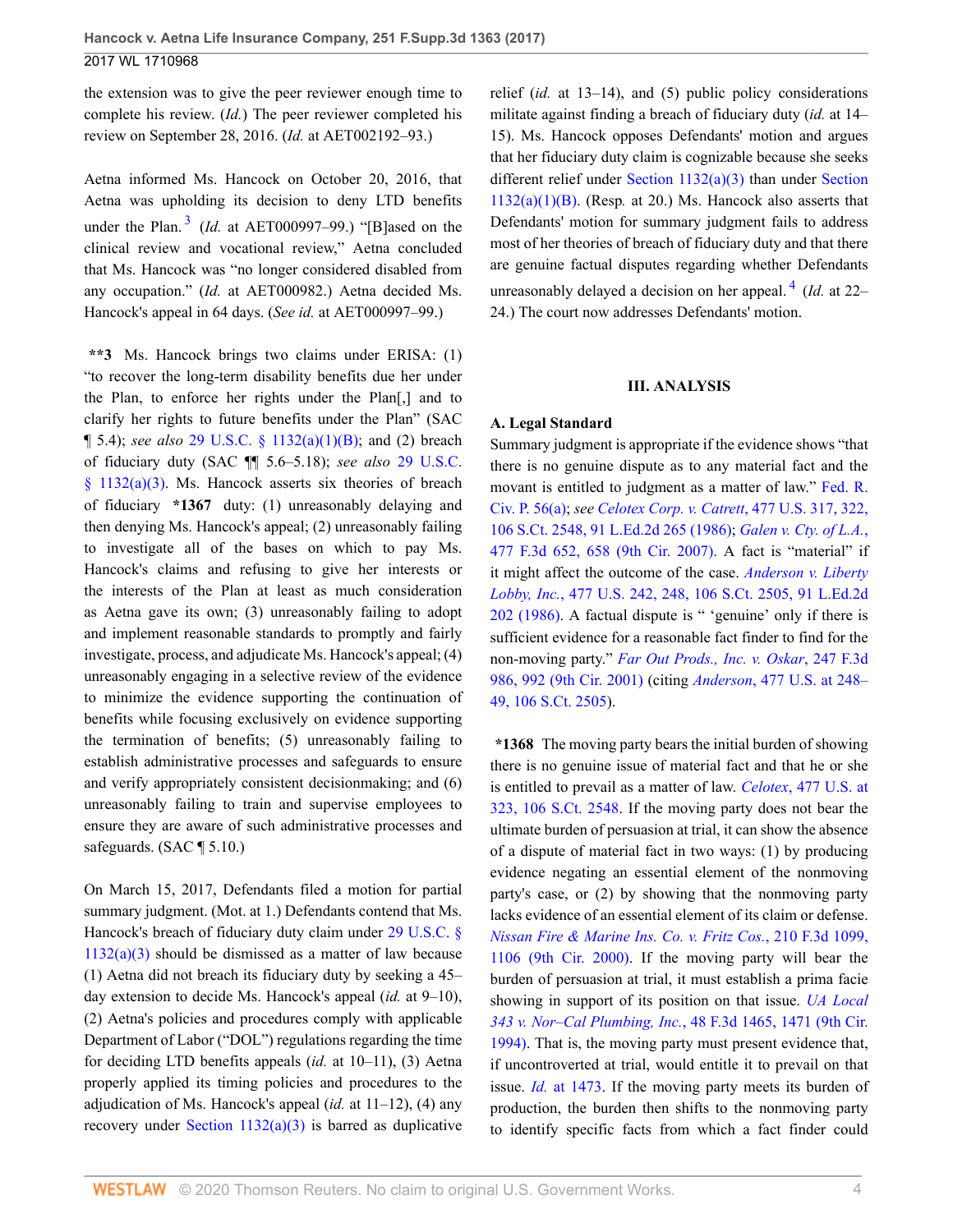reasonably find in the nonmoving party's favor. *[Celotex](http://www.westlaw.com/Link/Document/FullText?findType=Y&serNum=1986132677&pubNum=0000780&originatingDoc=I755ce07030be11e79de0d9b9354e8e59&refType=RP&fi=co_pp_sp_780_324&originationContext=document&vr=3.0&rs=cblt1.0&transitionType=DocumentItem&contextData=(sc.UserEnteredCitation)#co_pp_sp_780_324)*, 477 [U.S. at 324, 106 S.Ct. 2548;](http://www.westlaw.com/Link/Document/FullText?findType=Y&serNum=1986132677&pubNum=0000780&originatingDoc=I755ce07030be11e79de0d9b9354e8e59&refType=RP&fi=co_pp_sp_780_324&originationContext=document&vr=3.0&rs=cblt1.0&transitionType=DocumentItem&contextData=(sc.UserEnteredCitation)#co_pp_sp_780_324) *Anderson*[, 477 U.S. at 252, 106](http://www.westlaw.com/Link/Document/FullText?findType=Y&serNum=1986132674&pubNum=0000780&originatingDoc=I755ce07030be11e79de0d9b9354e8e59&refType=RP&fi=co_pp_sp_780_252&originationContext=document&vr=3.0&rs=cblt1.0&transitionType=DocumentItem&contextData=(sc.UserEnteredCitation)#co_pp_sp_780_252) [S.Ct. 2505](http://www.westlaw.com/Link/Document/FullText?findType=Y&serNum=1986132674&pubNum=0000780&originatingDoc=I755ce07030be11e79de0d9b9354e8e59&refType=RP&fi=co_pp_sp_780_252&originationContext=document&vr=3.0&rs=cblt1.0&transitionType=DocumentItem&contextData=(sc.UserEnteredCitation)#co_pp_sp_780_252).

**\*\*4** The court is "required to view the facts and draw reasonable inferences in the light most favorable to the [nonmoving] party." *Scott v. Harris*[, 550 U.S. 372, 378, 127 S.Ct.](http://www.westlaw.com/Link/Document/FullText?findType=Y&serNum=2012126147&pubNum=0000780&originatingDoc=I755ce07030be11e79de0d9b9354e8e59&refType=RP&fi=co_pp_sp_780_378&originationContext=document&vr=3.0&rs=cblt1.0&transitionType=DocumentItem&contextData=(sc.UserEnteredCitation)#co_pp_sp_780_378) [1769, 167 L.Ed.2d 686 \(2007\).](http://www.westlaw.com/Link/Document/FullText?findType=Y&serNum=2012126147&pubNum=0000780&originatingDoc=I755ce07030be11e79de0d9b9354e8e59&refType=RP&fi=co_pp_sp_780_378&originationContext=document&vr=3.0&rs=cblt1.0&transitionType=DocumentItem&contextData=(sc.UserEnteredCitation)#co_pp_sp_780_378) The court may not weigh evidence or make credibility determinations in analyzing a motion for summary judgment because these are "jury functions, not those of a judge." *Anderson*[, 477 U.S. at 249–](http://www.westlaw.com/Link/Document/FullText?findType=Y&serNum=1986132674&pubNum=0000780&originatingDoc=I755ce07030be11e79de0d9b9354e8e59&refType=RP&fi=co_pp_sp_780_249&originationContext=document&vr=3.0&rs=cblt1.0&transitionType=DocumentItem&contextData=(sc.UserEnteredCitation)#co_pp_sp_780_249) [50, 106 S.Ct. 2505.](http://www.westlaw.com/Link/Document/FullText?findType=Y&serNum=1986132674&pubNum=0000780&originatingDoc=I755ce07030be11e79de0d9b9354e8e59&refType=RP&fi=co_pp_sp_780_249&originationContext=document&vr=3.0&rs=cblt1.0&transitionType=DocumentItem&contextData=(sc.UserEnteredCitation)#co_pp_sp_780_249) Nevertheless, the nonmoving party "must do more than simply show that there is some metaphysical doubt as to the material facts.... Where the record taken as a whole could not lead a rational trier of fact to find for the nonmoving party, there is no genuine issue for trial." *[Scott](http://www.westlaw.com/Link/Document/FullText?findType=Y&serNum=2012126147&pubNum=0000780&originatingDoc=I755ce07030be11e79de0d9b9354e8e59&refType=RP&fi=co_pp_sp_780_380&originationContext=document&vr=3.0&rs=cblt1.0&transitionType=DocumentItem&contextData=(sc.UserEnteredCitation)#co_pp_sp_780_380)*, [550 U.S. at 380, 127 S.Ct. 1769](http://www.westlaw.com/Link/Document/FullText?findType=Y&serNum=2012126147&pubNum=0000780&originatingDoc=I755ce07030be11e79de0d9b9354e8e59&refType=RP&fi=co_pp_sp_780_380&originationContext=document&vr=3.0&rs=cblt1.0&transitionType=DocumentItem&contextData=(sc.UserEnteredCitation)#co_pp_sp_780_380) (internal quotation marks omitted) (quoting *[Matsushita Elec. Indus. Co. v. Zenith Radio](http://www.westlaw.com/Link/Document/FullText?findType=Y&serNum=1986115992&pubNum=0000780&originatingDoc=I755ce07030be11e79de0d9b9354e8e59&refType=RP&fi=co_pp_sp_780_586&originationContext=document&vr=3.0&rs=cblt1.0&transitionType=DocumentItem&contextData=(sc.UserEnteredCitation)#co_pp_sp_780_586) Corp.*[, 475 U.S. 574, 586–87, 106 S.Ct. 1348, 89 L.Ed.2d 538](http://www.westlaw.com/Link/Document/FullText?findType=Y&serNum=1986115992&pubNum=0000780&originatingDoc=I755ce07030be11e79de0d9b9354e8e59&refType=RP&fi=co_pp_sp_780_586&originationContext=document&vr=3.0&rs=cblt1.0&transitionType=DocumentItem&contextData=(sc.UserEnteredCitation)#co_pp_sp_780_586) [\(1986\)\)](http://www.westlaw.com/Link/Document/FullText?findType=Y&serNum=1986115992&pubNum=0000780&originatingDoc=I755ce07030be11e79de0d9b9354e8e59&refType=RP&fi=co_pp_sp_780_586&originationContext=document&vr=3.0&rs=cblt1.0&transitionType=DocumentItem&contextData=(sc.UserEnteredCitation)#co_pp_sp_780_586).

Furthermore, the court may consider only materials that are capable of being presented in an admissible form. *See* [Fed. R.](http://www.westlaw.com/Link/Document/FullText?findType=L&pubNum=1000600&cite=USFRCPR56&originatingDoc=I755ce07030be11e79de0d9b9354e8e59&refType=LQ&originationContext=document&vr=3.0&rs=cblt1.0&transitionType=DocumentItem&contextData=(sc.UserEnteredCitation)) [Civ. P. 56\(c\)\(2\)](http://www.westlaw.com/Link/Document/FullText?findType=L&pubNum=1000600&cite=USFRCPR56&originatingDoc=I755ce07030be11e79de0d9b9354e8e59&refType=LQ&originationContext=document&vr=3.0&rs=cblt1.0&transitionType=DocumentItem&contextData=(sc.UserEnteredCitation)); *[Orr v. Bank of Am., NT & SA](http://www.westlaw.com/Link/Document/FullText?findType=Y&serNum=2002226743&pubNum=0000506&originatingDoc=I755ce07030be11e79de0d9b9354e8e59&refType=RP&fi=co_pp_sp_506_773&originationContext=document&vr=3.0&rs=cblt1.0&transitionType=DocumentItem&contextData=(sc.UserEnteredCitation)#co_pp_sp_506_773)*, 285 F.3d 764, [773 \(9th Cir. 2002\)](http://www.westlaw.com/Link/Document/FullText?findType=Y&serNum=2002226743&pubNum=0000506&originatingDoc=I755ce07030be11e79de0d9b9354e8e59&refType=RP&fi=co_pp_sp_506_773&originationContext=document&vr=3.0&rs=cblt1.0&transitionType=DocumentItem&contextData=(sc.UserEnteredCitation)#co_pp_sp_506_773). "Legal memoranda and oral argument are not evidence and do not create issues of fact capable of defeating an otherwise valid summary judgment." *[Estrella v.](http://www.westlaw.com/Link/Document/FullText?findType=Y&serNum=1982134233&pubNum=0000350&originatingDoc=I755ce07030be11e79de0d9b9354e8e59&refType=RP&fi=co_pp_sp_350_819&originationContext=document&vr=3.0&rs=cblt1.0&transitionType=DocumentItem&contextData=(sc.UserEnteredCitation)#co_pp_sp_350_819) Brandt*[, 682 F.2d 814, 819–20 \(9th Cir. 1982\)](http://www.westlaw.com/Link/Document/FullText?findType=Y&serNum=1982134233&pubNum=0000350&originatingDoc=I755ce07030be11e79de0d9b9354e8e59&refType=RP&fi=co_pp_sp_350_819&originationContext=document&vr=3.0&rs=cblt1.0&transitionType=DocumentItem&contextData=(sc.UserEnteredCitation)#co_pp_sp_350_819); *see also [Rivera](http://www.westlaw.com/Link/Document/FullText?findType=Y&serNum=2003418320&pubNum=0000506&originatingDoc=I755ce07030be11e79de0d9b9354e8e59&refType=RP&fi=co_pp_sp_506_1078&originationContext=document&vr=3.0&rs=cblt1.0&transitionType=DocumentItem&contextData=(sc.UserEnteredCitation)#co_pp_sp_506_1078) v. Nat'l R.R. Passenger Corp.*[, 331 F.3d 1074, 1078 \(9th Cir.](http://www.westlaw.com/Link/Document/FullText?findType=Y&serNum=2003418320&pubNum=0000506&originatingDoc=I755ce07030be11e79de0d9b9354e8e59&refType=RP&fi=co_pp_sp_506_1078&originationContext=document&vr=3.0&rs=cblt1.0&transitionType=DocumentItem&contextData=(sc.UserEnteredCitation)#co_pp_sp_506_1078) [2003\)](http://www.westlaw.com/Link/Document/FullText?findType=Y&serNum=2003418320&pubNum=0000506&originatingDoc=I755ce07030be11e79de0d9b9354e8e59&refType=RP&fi=co_pp_sp_506_1078&originationContext=document&vr=3.0&rs=cblt1.0&transitionType=DocumentItem&contextData=(sc.UserEnteredCitation)#co_pp_sp_506_1078) ("Conclusory allegations unsupported by factual data cannot defeat summary judgment."). Nor can the plaintiff "defeat summary judgment with allegations in the complaint, or with unsupported conjecture or conclusory statements." *[Hernandez v. Spacelabs Med. Inc.](http://www.westlaw.com/Link/Document/FullText?findType=Y&serNum=2003620242&pubNum=0000506&originatingDoc=I755ce07030be11e79de0d9b9354e8e59&refType=RP&fi=co_pp_sp_506_1112&originationContext=document&vr=3.0&rs=cblt1.0&transitionType=DocumentItem&contextData=(sc.UserEnteredCitation)#co_pp_sp_506_1112)*, 343 F.3d 1107, 1112 (9th [Cir. 2003\).](http://www.westlaw.com/Link/Document/FullText?findType=Y&serNum=2003620242&pubNum=0000506&originatingDoc=I755ce07030be11e79de0d9b9354e8e59&refType=RP&fi=co_pp_sp_506_1112&originationContext=document&vr=3.0&rs=cblt1.0&transitionType=DocumentItem&contextData=(sc.UserEnteredCitation)#co_pp_sp_506_1112)

### **B. Defendants' Motion**

<span id="page-4-2"></span><span id="page-4-1"></span><span id="page-4-0"></span>**[\[1\]](#page-0-0) [\[2](#page-0-1)] [\[3\]](#page-0-2)** Under [29 U.S.C. § 1132\(a\)\(3\),](http://www.westlaw.com/Link/Document/FullText?findType=L&pubNum=1000546&cite=29USCAS1132&originatingDoc=I755ce07030be11e79de0d9b9354e8e59&refType=RB&originationContext=document&vr=3.0&rs=cblt1.0&transitionType=DocumentItem&contextData=(sc.UserEnteredCitation)#co_pp_28cc0000ccca6) a plan participant may bring a civil action "(A) to enjoin any act or practice which violates any provision of this title or the terms of the plan, or (B) to obtain other appropriate equitable relief (i) to redress such violations or (ii) to enforce any provisions of this title or the terms of the plan."<sup>[5](#page-9-2)</sup> [29 U.S.C. §](http://www.westlaw.com/Link/Document/FullText?findType=L&pubNum=1000546&cite=29USCAS1132&originatingDoc=I755ce07030be11e79de0d9b9354e8e59&refType=RB&originationContext=document&vr=3.0&rs=cblt1.0&transitionType=DocumentItem&contextData=(sc.UserEnteredCitation)#co_pp_28cc0000ccca6) [1132\(a\)\(3\)](http://www.westlaw.com/Link/Document/FullText?findType=L&pubNum=1000546&cite=29USCAS1132&originatingDoc=I755ce07030be11e79de0d9b9354e8e59&refType=RB&originationContext=document&vr=3.0&rs=cblt1.0&transitionType=DocumentItem&contextData=(sc.UserEnteredCitation)#co_pp_28cc0000ccca6). **\*1369** [Section 1132\(a\)\(3\)](http://www.westlaw.com/Link/Document/FullText?findType=L&pubNum=1000546&cite=29USCAS1132&originatingDoc=I755ce07030be11e79de0d9b9354e8e59&refType=RB&originationContext=document&vr=3.0&rs=cblt1.0&transitionType=DocumentItem&contextData=(sc.UserEnteredCitation)#co_pp_28cc0000ccca6) "authorizes lawsuits for individualized equitable relief." *[McGlasson v. Long Term](http://www.westlaw.com/Link/Document/FullText?findType=Y&serNum=2038269470&pubNum=0007903&originatingDoc=I755ce07030be11e79de0d9b9354e8e59&refType=RP&fi=co_pp_sp_7903_842&originationContext=document&vr=3.0&rs=cblt1.0&transitionType=DocumentItem&contextData=(sc.UserEnteredCitation)#co_pp_sp_7903_842) [Disability Coverage for All Active Full–Time & Part–Time](http://www.westlaw.com/Link/Document/FullText?findType=Y&serNum=2038269470&pubNum=0007903&originatingDoc=I755ce07030be11e79de0d9b9354e8e59&refType=RP&fi=co_pp_sp_7903_842&originationContext=document&vr=3.0&rs=cblt1.0&transitionType=DocumentItem&contextData=(sc.UserEnteredCitation)#co_pp_sp_7903_842) Emps.*[, 161 F.Supp.3d 836, 842 \(D. Ariz. 2016\)](http://www.westlaw.com/Link/Document/FullText?findType=Y&serNum=2038269470&pubNum=0007903&originatingDoc=I755ce07030be11e79de0d9b9354e8e59&refType=RP&fi=co_pp_sp_7903_842&originationContext=document&vr=3.0&rs=cblt1.0&transitionType=DocumentItem&contextData=(sc.UserEnteredCitation)#co_pp_sp_7903_842) (citing *[Varity](http://www.westlaw.com/Link/Document/FullText?findType=Y&serNum=1996072422&pubNum=0000708&originatingDoc=I755ce07030be11e79de0d9b9354e8e59&refType=RP&originationContext=document&vr=3.0&rs=cblt1.0&transitionType=DocumentItem&contextData=(sc.UserEnteredCitation)) Corp. v. Howe*[, 516 U.S. 489, 116 S.Ct. 1065, 134 L.Ed.2d 130](http://www.westlaw.com/Link/Document/FullText?findType=Y&serNum=1996072422&pubNum=0000708&originatingDoc=I755ce07030be11e79de0d9b9354e8e59&refType=RP&originationContext=document&vr=3.0&rs=cblt1.0&transitionType=DocumentItem&contextData=(sc.UserEnteredCitation))

<span id="page-4-6"></span>[\(1996\)\)](http://www.westlaw.com/Link/Document/FullText?findType=Y&serNum=1996072422&pubNum=0000708&originatingDoc=I755ce07030be11e79de0d9b9354e8e59&refType=RP&originationContext=document&vr=3.0&rs=cblt1.0&transitionType=DocumentItem&contextData=(sc.UserEnteredCitation)). A plaintiff asserting a fiduciary misconduct claim under Section  $1132(a)(3)$  must allege "both (1) that there is a remediable wrong, *i.e.*, that the plaintiff seeks relief to redress a violation of ERISA or the terms of a plan, and (2) that the relief sought is appropriate equitable relief." [6](#page-9-3) *[Gabriel](http://www.westlaw.com/Link/Document/FullText?findType=Y&serNum=2035059553&pubNum=0000506&originatingDoc=I755ce07030be11e79de0d9b9354e8e59&refType=RP&fi=co_pp_sp_506_954&originationContext=document&vr=3.0&rs=cblt1.0&transitionType=DocumentItem&contextData=(sc.UserEnteredCitation)#co_pp_sp_506_954) [v. Alaska Elec. Pension Fund](http://www.westlaw.com/Link/Document/FullText?findType=Y&serNum=2035059553&pubNum=0000506&originatingDoc=I755ce07030be11e79de0d9b9354e8e59&refType=RP&fi=co_pp_sp_506_954&originationContext=document&vr=3.0&rs=cblt1.0&transitionType=DocumentItem&contextData=(sc.UserEnteredCitation)#co_pp_sp_506_954)*, 773 F.3d 945, 954 (9th Cir. [2014\)](http://www.westlaw.com/Link/Document/FullText?findType=Y&serNum=2035059553&pubNum=0000506&originatingDoc=I755ce07030be11e79de0d9b9354e8e59&refType=RP&fi=co_pp_sp_506_954&originationContext=document&vr=3.0&rs=cblt1.0&transitionType=DocumentItem&contextData=(sc.UserEnteredCitation)#co_pp_sp_506_954) (internal quotations and citations omitted); *see also [Mullin v. Scottsdale Healthcare Corp. Long Term Disability](http://www.westlaw.com/Link/Document/FullText?findType=Y&serNum=2037974326&pubNum=0000999&originatingDoc=I755ce07030be11e79de0d9b9354e8e59&refType=RP&originationContext=document&vr=3.0&rs=cblt1.0&transitionType=DocumentItem&contextData=(sc.UserEnteredCitation)) Plan*[, No. CV-15-01547-PHX-DLR, 2016 WL 107838, at](http://www.westlaw.com/Link/Document/FullText?findType=Y&serNum=2037974326&pubNum=0000999&originatingDoc=I755ce07030be11e79de0d9b9354e8e59&refType=RP&originationContext=document&vr=3.0&rs=cblt1.0&transitionType=DocumentItem&contextData=(sc.UserEnteredCitation)) [\\*2 \(D. Ariz. Jan. 11, 2016\)](http://www.westlaw.com/Link/Document/FullText?findType=Y&serNum=2037974326&pubNum=0000999&originatingDoc=I755ce07030be11e79de0d9b9354e8e59&refType=RP&originationContext=document&vr=3.0&rs=cblt1.0&transitionType=DocumentItem&contextData=(sc.UserEnteredCitation)). Equitable relief under [Section](http://www.westlaw.com/Link/Document/FullText?findType=L&pubNum=1000546&cite=29USCAS1132&originatingDoc=I755ce07030be11e79de0d9b9354e8e59&refType=RB&originationContext=document&vr=3.0&rs=cblt1.0&transitionType=DocumentItem&contextData=(sc.UserEnteredCitation)#co_pp_28cc0000ccca6)  $1132(a)(3)$  is limited to "those categories of relief that were *typically* available in equity (such as injunction, mandamus, and restitution, but not compensatory damages)." *[Mertens](http://www.westlaw.com/Link/Document/FullText?findType=Y&serNum=1993113762&pubNum=0000780&originatingDoc=I755ce07030be11e79de0d9b9354e8e59&refType=RP&fi=co_pp_sp_780_256&originationContext=document&vr=3.0&rs=cblt1.0&transitionType=DocumentItem&contextData=(sc.UserEnteredCitation)#co_pp_sp_780_256) v. Hewitt Assocs.*[, 508 U.S. 248, 256, 113 S.Ct. 2063, 124](http://www.westlaw.com/Link/Document/FullText?findType=Y&serNum=1993113762&pubNum=0000780&originatingDoc=I755ce07030be11e79de0d9b9354e8e59&refType=RP&fi=co_pp_sp_780_256&originationContext=document&vr=3.0&rs=cblt1.0&transitionType=DocumentItem&contextData=(sc.UserEnteredCitation)#co_pp_sp_780_256) [L.Ed.2d 161 \(1993\).](http://www.westlaw.com/Link/Document/FullText?findType=Y&serNum=1993113762&pubNum=0000780&originatingDoc=I755ce07030be11e79de0d9b9354e8e59&refType=RP&fi=co_pp_sp_780_256&originationContext=document&vr=3.0&rs=cblt1.0&transitionType=DocumentItem&contextData=(sc.UserEnteredCitation)#co_pp_sp_780_256)

# 1. Duplicative Relief

**\*\*5** The parties dispute whether Ms. Hancock may simultaneously bring a claim under Section  $1132(a)(1)(B)$ for denial and clarification of her rights to benefits and [Section 1132\(a\)\(3\)](http://www.westlaw.com/Link/Document/FullText?findType=L&pubNum=1000546&cite=29USCAS1132&originatingDoc=I755ce07030be11e79de0d9b9354e8e59&refType=RB&originationContext=document&vr=3.0&rs=cblt1.0&transitionType=DocumentItem&contextData=(sc.UserEnteredCitation)#co_pp_28cc0000ccca6) for equitable relief. (*See* Mot. at 13–14; Resp. at 19–20.) Defendants argue that [Section 1132\(a\)\(1\)](http://www.westlaw.com/Link/Document/FullText?findType=L&pubNum=1000546&cite=29USCAS1132&originatingDoc=I755ce07030be11e79de0d9b9354e8e59&refType=RB&originationContext=document&vr=3.0&rs=cblt1.0&transitionType=DocumentItem&contextData=(sc.UserEnteredCitation)#co_pp_50660000823d1) [\(B\)](http://www.westlaw.com/Link/Document/FullText?findType=L&pubNum=1000546&cite=29USCAS1132&originatingDoc=I755ce07030be11e79de0d9b9354e8e59&refType=RB&originationContext=document&vr=3.0&rs=cblt1.0&transitionType=DocumentItem&contextData=(sc.UserEnteredCitation)#co_pp_50660000823d1) provides Ms. Hancock adequate relief and renders any relief under [Section 1132\(a\)\(3\)](http://www.westlaw.com/Link/Document/FullText?findType=L&pubNum=1000546&cite=29USCAS1132&originatingDoc=I755ce07030be11e79de0d9b9354e8e59&refType=RB&originationContext=document&vr=3.0&rs=cblt1.0&transitionType=DocumentItem&contextData=(sc.UserEnteredCitation)#co_pp_28cc0000ccca6) duplicative. (Mot. at 13–14 (arguing that Ms. Hancock's breach of fiduciary duty claim "simply attempts to 'repackage' the benefit denial claim as it is based on the same injury—denial of LTD benefits—and this is fatal to the breach of fiduciary duty claim").) Ms. Hancock contends that her "two claims allege different injuries and pursue different relief." (Resp. at 20.)

<span id="page-4-5"></span><span id="page-4-4"></span><span id="page-4-3"></span>**[\[4\]](#page-0-3) [\[5\]](#page-0-4)** [Section 1132\(a\)\(3\)](http://www.westlaw.com/Link/Document/FullText?findType=L&pubNum=1000546&cite=29USCAS1132&originatingDoc=I755ce07030be11e79de0d9b9354e8e59&refType=RB&originationContext=document&vr=3.0&rs=cblt1.0&transitionType=DocumentItem&contextData=(sc.UserEnteredCitation)#co_pp_28cc0000ccca6) is a "catchall" or "safety net" designed to "offer[ ] appropriate equitable relief for injuries caused by violations that [[Section 1132\]](http://www.westlaw.com/Link/Document/FullText?findType=L&pubNum=1000546&cite=29USCAS1132&originatingDoc=I755ce07030be11e79de0d9b9354e8e59&refType=LQ&originationContext=document&vr=3.0&rs=cblt1.0&transitionType=DocumentItem&contextData=(sc.UserEnteredCitation)) does not elsewhere adequately remedy." *Varity*[, 516 U.S. at 512, 116 S.Ct.](http://www.westlaw.com/Link/Document/FullText?findType=Y&serNum=1996072422&pubNum=0000780&originatingDoc=I755ce07030be11e79de0d9b9354e8e59&refType=RP&fi=co_pp_sp_780_512&originationContext=document&vr=3.0&rs=cblt1.0&transitionType=DocumentItem&contextData=(sc.UserEnteredCitation)#co_pp_sp_780_512) [1065](http://www.westlaw.com/Link/Document/FullText?findType=Y&serNum=1996072422&pubNum=0000780&originatingDoc=I755ce07030be11e79de0d9b9354e8e59&refType=RP&fi=co_pp_sp_780_512&originationContext=document&vr=3.0&rs=cblt1.0&transitionType=DocumentItem&contextData=(sc.UserEnteredCitation)#co_pp_sp_780_512). A plaintiff "may not resort to this equitable catchall provision to seek the same relief" that Section  $1132(a)(1)$ [\(B\)](http://www.westlaw.com/Link/Document/FullText?findType=L&pubNum=1000546&cite=29USCAS1132&originatingDoc=I755ce07030be11e79de0d9b9354e8e59&refType=RB&originationContext=document&vr=3.0&rs=cblt1.0&transitionType=DocumentItem&contextData=(sc.UserEnteredCitation)#co_pp_50660000823d1) affords. *[Wise v. Verizon Commc'ns](http://www.westlaw.com/Link/Document/FullText?findType=Y&serNum=2021705748&pubNum=0000506&originatingDoc=I755ce07030be11e79de0d9b9354e8e59&refType=RP&fi=co_pp_sp_506_1190&originationContext=document&vr=3.0&rs=cblt1.0&transitionType=DocumentItem&contextData=(sc.UserEnteredCitation)#co_pp_sp_506_1190)*, 600 F.3d 1180, 1190 [\(9th Cir. 2010\)](http://www.westlaw.com/Link/Document/FullText?findType=Y&serNum=2021705748&pubNum=0000506&originatingDoc=I755ce07030be11e79de0d9b9354e8e59&refType=RP&fi=co_pp_sp_506_1190&originationContext=document&vr=3.0&rs=cblt1.0&transitionType=DocumentItem&contextData=(sc.UserEnteredCitation)#co_pp_sp_506_1190); *see also McGlasson*[, 161 F.Supp.3d at 844](http://www.westlaw.com/Link/Document/FullText?findType=Y&serNum=2038269470&pubNum=0007903&originatingDoc=I755ce07030be11e79de0d9b9354e8e59&refType=RP&fi=co_pp_sp_7903_844&originationContext=document&vr=3.0&rs=cblt1.0&transitionType=DocumentItem&contextData=(sc.UserEnteredCitation)#co_pp_sp_7903_844) (stating that a plaintiff is "barred from obtaining a duplicative *remedy* under ERISA"). But [Section 1132\(a\)\(3\)](http://www.westlaw.com/Link/Document/FullText?findType=L&pubNum=1000546&cite=29USCAS1132&originatingDoc=I755ce07030be11e79de0d9b9354e8e59&refType=RB&originationContext=document&vr=3.0&rs=cblt1.0&transitionType=DocumentItem&contextData=(sc.UserEnteredCitation)#co_pp_28cc0000ccca6) "claims [are] cognizable in conjunction with  $[Section 1132](a)(1)(B)$  $[Section 1132](a)(1)(B)$ claims 'particularly where the relief sought in connection with each claim is distinct.' " *[Englert v. Prudential Ins. Co. of Am.](http://www.westlaw.com/Link/Document/FullText?findType=Y&serNum=2038842975&pubNum=0007903&originatingDoc=I755ce07030be11e79de0d9b9354e8e59&refType=RP&fi=co_pp_sp_7903_1047&originationContext=document&vr=3.0&rs=cblt1.0&transitionType=DocumentItem&contextData=(sc.UserEnteredCitation)#co_pp_sp_7903_1047)*, [186 F.Supp.3d 1044, 1047 \(N.D. Cal. 2016\)](http://www.westlaw.com/Link/Document/FullText?findType=Y&serNum=2038842975&pubNum=0007903&originatingDoc=I755ce07030be11e79de0d9b9354e8e59&refType=RP&fi=co_pp_sp_7903_1047&originationContext=document&vr=3.0&rs=cblt1.0&transitionType=DocumentItem&contextData=(sc.UserEnteredCitation)#co_pp_sp_7903_1047) (quoting *[Bush v.](http://www.westlaw.com/Link/Document/FullText?findType=Y&serNum=2035212838&pubNum=0007903&originatingDoc=I755ce07030be11e79de0d9b9354e8e59&refType=RP&fi=co_pp_sp_7903_908&originationContext=document&vr=3.0&rs=cblt1.0&transitionType=DocumentItem&contextData=(sc.UserEnteredCitation)#co_pp_sp_7903_908) [Liberty Life Assurance Co. of Bos.](http://www.westlaw.com/Link/Document/FullText?findType=Y&serNum=2035212838&pubNum=0007903&originatingDoc=I755ce07030be11e79de0d9b9354e8e59&refType=RP&fi=co_pp_sp_7903_908&originationContext=document&vr=3.0&rs=cblt1.0&transitionType=DocumentItem&contextData=(sc.UserEnteredCitation)#co_pp_sp_7903_908)*, 77 F.Supp.3d 900, 908 [\(N.D. Cal. 2015\)](http://www.westlaw.com/Link/Document/FullText?findType=Y&serNum=2035212838&pubNum=0007903&originatingDoc=I755ce07030be11e79de0d9b9354e8e59&refType=RP&fi=co_pp_sp_7903_908&originationContext=document&vr=3.0&rs=cblt1.0&transitionType=DocumentItem&contextData=(sc.UserEnteredCitation)#co_pp_sp_7903_908)).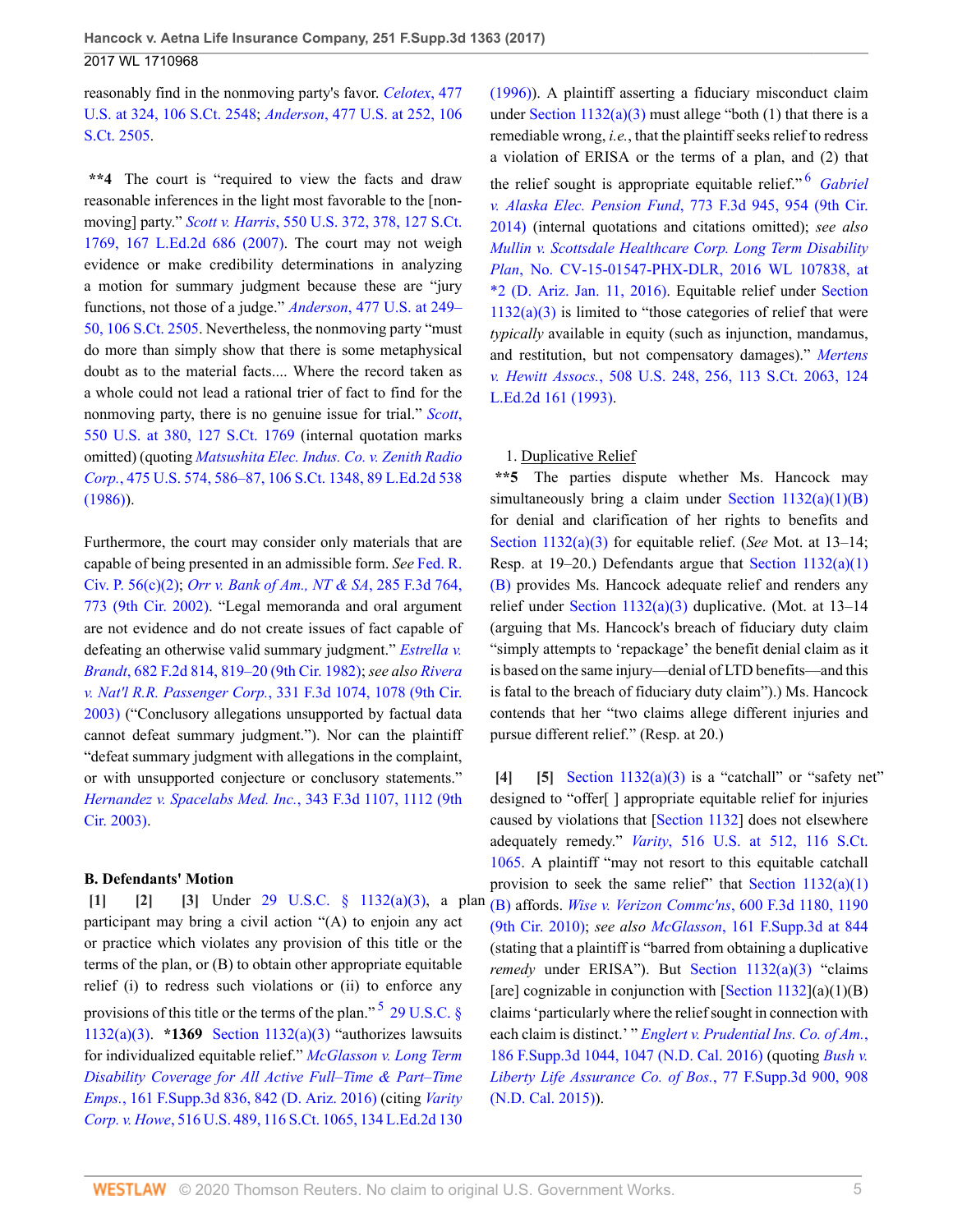<span id="page-5-0"></span>**[\[6\]](#page-1-2)** The Ninth Circuit recently addressed simultaneous claims under [Sections 1132\(a\)\(3\)](http://www.westlaw.com/Link/Document/FullText?findType=L&pubNum=1000546&cite=29USCAS1132&originatingDoc=I755ce07030be11e79de0d9b9354e8e59&refType=RB&originationContext=document&vr=3.0&rs=cblt1.0&transitionType=DocumentItem&contextData=(sc.UserEnteredCitation)#co_pp_28cc0000ccca6) and [1132\(a\)\(1\)\(B\)](http://www.westlaw.com/Link/Document/FullText?findType=L&pubNum=1000546&cite=29USCAS1132&originatingDoc=I755ce07030be11e79de0d9b9354e8e59&refType=RB&originationContext=document&vr=3.0&rs=cblt1.0&transitionType=DocumentItem&contextData=(sc.UserEnteredCitation)#co_pp_50660000823d1) in *[Moyle](http://www.westlaw.com/Link/Document/FullText?findType=Y&serNum=2038893808&pubNum=0000506&originatingDoc=I755ce07030be11e79de0d9b9354e8e59&refType=RP&originationContext=document&vr=3.0&rs=cblt1.0&transitionType=DocumentItem&contextData=(sc.UserEnteredCitation)) [v. Liberty Mutual Retirement Benefit Plan](http://www.westlaw.com/Link/Document/FullText?findType=Y&serNum=2038893808&pubNum=0000506&originatingDoc=I755ce07030be11e79de0d9b9354e8e59&refType=RP&originationContext=document&vr=3.0&rs=cblt1.0&transitionType=DocumentItem&contextData=(sc.UserEnteredCitation))*, 823 F.3d 948 (9th [Cir. 2016\)](http://www.westlaw.com/Link/Document/FullText?findType=Y&serNum=2038893808&pubNum=0000506&originatingDoc=I755ce07030be11e79de0d9b9354e8e59&refType=RP&originationContext=document&vr=3.0&rs=cblt1.0&transitionType=DocumentItem&contextData=(sc.UserEnteredCitation)). In deciding an appeal from a grant of summary judgment, the court concluded that **\*1370** "plaintiffs [may] plead alternate theories of relief" under the two statutory provisions "without obtaining double recoveries." *Id.* [at](http://www.westlaw.com/Link/Document/FullText?findType=Y&serNum=2038893808&pubNum=0000506&originatingDoc=I755ce07030be11e79de0d9b9354e8e59&refType=RP&fi=co_pp_sp_506_961&originationContext=document&vr=3.0&rs=cblt1.0&transitionType=DocumentItem&contextData=(sc.UserEnteredCitation)#co_pp_sp_506_961) [961](http://www.westlaw.com/Link/Document/FullText?findType=Y&serNum=2038893808&pubNum=0000506&originatingDoc=I755ce07030be11e79de0d9b9354e8e59&refType=RP&fi=co_pp_sp_506_961&originationContext=document&vr=3.0&rs=cblt1.0&transitionType=DocumentItem&contextData=(sc.UserEnteredCitation)#co_pp_sp_506_961). The court stated that although "[s]ome of our [earlier] cases held that litigants may not seek equitable remedies under  $1132(a)(3)$  if  $1132(a)(1)(B)$  provides adequate relief," subsequent Supreme Court case law compelled the Ninth Circuit to overrule its earlier holdings to that effect. *Id.* [at](http://www.westlaw.com/Link/Document/FullText?findType=Y&serNum=2038893808&pubNum=0000506&originatingDoc=I755ce07030be11e79de0d9b9354e8e59&refType=RP&fi=co_pp_sp_506_962&originationContext=document&vr=3.0&rs=cblt1.0&transitionType=DocumentItem&contextData=(sc.UserEnteredCitation)#co_pp_sp_506_962) [962](http://www.westlaw.com/Link/Document/FullText?findType=Y&serNum=2038893808&pubNum=0000506&originatingDoc=I755ce07030be11e79de0d9b9354e8e59&refType=RP&fi=co_pp_sp_506_962&originationContext=document&vr=3.0&rs=cblt1.0&transitionType=DocumentItem&contextData=(sc.UserEnteredCitation)#co_pp_sp_506_962). Because the plaintiff could simultaneously proceed on both claims, the Ninth Circuit concluded that "the instant case turns on a factual determination of whether Liberty Mutual breached its fiduciary duty" and concluded that factual issues precluded summary judgment on that claim. *[Id.](http://www.westlaw.com/Link/Document/FullText?findType=Y&serNum=2038893808&pubNum=0000506&originatingDoc=I755ce07030be11e79de0d9b9354e8e59&refType=RP&originationContext=document&vr=3.0&rs=cblt1.0&transitionType=DocumentItem&contextData=(sc.UserEnteredCitation))* Thus, even at the summary judgment stage, a plaintiff may proceed with simultaneous claims under Sections  $1132(a)(1)(B)$  and [\(a\)\(3\).](http://www.westlaw.com/Link/Document/FullText?findType=L&pubNum=1000546&cite=29USCAS1132&originatingDoc=I755ce07030be11e79de0d9b9354e8e59&refType=RB&originationContext=document&vr=3.0&rs=cblt1.0&transitionType=DocumentItem&contextData=(sc.UserEnteredCitation)#co_pp_28cc0000ccca6) *Id.* [at 961](http://www.westlaw.com/Link/Document/FullText?findType=Y&serNum=2038893808&pubNum=0000506&originatingDoc=I755ce07030be11e79de0d9b9354e8e59&refType=RP&fi=co_pp_sp_506_961&originationContext=document&vr=3.0&rs=cblt1.0&transitionType=DocumentItem&contextData=(sc.UserEnteredCitation)#co_pp_sp_506_961). The appropriate inquiry at this stage is not whether the Section  $1132(a)(3)$  claim would ultimately afford duplicative relief if Ms. Hancock also prevails on her Section  $1132(a)(1)(B)$  claim, but whether there is a genuine dispute of material fact allowing the [Section 1132\(a\)](http://www.westlaw.com/Link/Document/FullText?findType=L&pubNum=1000546&cite=29USCAS1132&originatingDoc=I755ce07030be11e79de0d9b9354e8e59&refType=RB&originationContext=document&vr=3.0&rs=cblt1.0&transitionType=DocumentItem&contextData=(sc.UserEnteredCitation)#co_pp_28cc0000ccca6) [\(3\)](http://www.westlaw.com/Link/Document/FullText?findType=L&pubNum=1000546&cite=29USCAS1132&originatingDoc=I755ce07030be11e79de0d9b9354e8e59&refType=RB&originationContext=document&vr=3.0&rs=cblt1.0&transitionType=DocumentItem&contextData=(sc.UserEnteredCitation)#co_pp_28cc0000ccca6) claim to proceed.<sup>[7](#page-9-4)</sup> See *id.* [at 962](http://www.westlaw.com/Link/Document/FullText?findType=Y&serNum=2038893808&pubNum=0000506&originatingDoc=I755ce07030be11e79de0d9b9354e8e59&refType=RP&fi=co_pp_sp_506_962&originationContext=document&vr=3.0&rs=cblt1.0&transitionType=DocumentItem&contextData=(sc.UserEnteredCitation)#co_pp_sp_506_962); see also [Allbaugh v.](http://www.westlaw.com/Link/Document/FullText?findType=Y&serNum=2040144038&pubNum=0000999&originatingDoc=I755ce07030be11e79de0d9b9354e8e59&refType=RP&originationContext=document&vr=3.0&rs=cblt1.0&transitionType=DocumentItem&contextData=(sc.UserEnteredCitation)) *[Cal. Field Ironworkers Pension Tr.](http://www.westlaw.com/Link/Document/FullText?findType=Y&serNum=2040144038&pubNum=0000999&originatingDoc=I755ce07030be11e79de0d9b9354e8e59&refType=RP&originationContext=document&vr=3.0&rs=cblt1.0&transitionType=DocumentItem&contextData=(sc.UserEnteredCitation))*, No. 2:12-cv-00561-JAD-[GWF, 2016 WL 6138244, at \\*11 \(D. Nev. Oct. 19, 2016\)](http://www.westlaw.com/Link/Document/FullText?findType=Y&serNum=2040144038&pubNum=0000999&originatingDoc=I755ce07030be11e79de0d9b9354e8e59&refType=RP&originationContext=document&vr=3.0&rs=cblt1.0&transitionType=DocumentItem&contextData=(sc.UserEnteredCitation)); *[Zisk v. Gannett Co. Income Prot. Plan](http://www.westlaw.com/Link/Document/FullText?findType=Y&serNum=2034751179&pubNum=0007903&originatingDoc=I755ce07030be11e79de0d9b9354e8e59&refType=RP&fi=co_pp_sp_7903_1118&originationContext=document&vr=3.0&rs=cblt1.0&transitionType=DocumentItem&contextData=(sc.UserEnteredCitation)#co_pp_sp_7903_1118)*, 73 F.Supp.3d 1115, [1118 \(N.D. Cal. 2014\)](http://www.westlaw.com/Link/Document/FullText?findType=Y&serNum=2034751179&pubNum=0007903&originatingDoc=I755ce07030be11e79de0d9b9354e8e59&refType=RP&fi=co_pp_sp_7903_1118&originationContext=document&vr=3.0&rs=cblt1.0&transitionType=DocumentItem&contextData=(sc.UserEnteredCitation)#co_pp_sp_7903_1118) ("Courts of this district have found that (a)(3) claims remain viable even when an  $(a)(1)(B)$  claim is asserted, particularly where the relief sought in connection with each claim is distinct.").

<span id="page-5-2"></span><span id="page-5-1"></span>**\*\*6 [\[7\]](#page-1-0)** The court concludes that Ms. Hancock seeks different remedies under the respective statutory provisions —compensatory relief for the alleged denial of benefits and injunctive relief for the alleged breach of fiduciary duty. Specifically regarding the Section  $1132(a)(3)$  claim, Ms. Hancock seeks a two-part injunction requiring Aetna to (1) establish administrative processes and safeguards to ensure and verify appropriately consistent decision making, and (2) train and supervise its employees to ensure they are aware of and follow administrative processes and procedures. (SAC ¶ 5.11; *see also id.* ¶¶ 5.15–5.18.) This relief is not available to her under [Section 1132\(a\)\(1\)\(B\)](http://www.westlaw.com/Link/Document/FullText?findType=L&pubNum=1000546&cite=29USCAS1132&originatingDoc=I755ce07030be11e79de0d9b9354e8e59&refType=RB&originationContext=document&vr=3.0&rs=cblt1.0&transitionType=DocumentItem&contextData=(sc.UserEnteredCitation)#co_pp_50660000823d1). *Compare* [29 U.S.C. §](http://www.westlaw.com/Link/Document/FullText?findType=L&pubNum=1000546&cite=29USCAS1132&originatingDoc=I755ce07030be11e79de0d9b9354e8e59&refType=RB&originationContext=document&vr=3.0&rs=cblt1.0&transitionType=DocumentItem&contextData=(sc.UserEnteredCitation)#co_pp_50660000823d1) [1132\(a\)\(1\)\(B\),](http://www.westlaw.com/Link/Document/FullText?findType=L&pubNum=1000546&cite=29USCAS1132&originatingDoc=I755ce07030be11e79de0d9b9354e8e59&refType=RB&originationContext=document&vr=3.0&rs=cblt1.0&transitionType=DocumentItem&contextData=(sc.UserEnteredCitation)#co_pp_50660000823d1) *with id.* [§ 1132\(a\)\(3\)](http://www.westlaw.com/Link/Document/FullText?findType=L&pubNum=1000546&cite=29USCAS1132&originatingDoc=I755ce07030be11e79de0d9b9354e8e59&refType=RB&originationContext=document&vr=3.0&rs=cblt1.0&transitionType=DocumentItem&contextData=(sc.UserEnteredCitation)#co_pp_28cc0000ccca6).

Ms. Hancock may ultimately fail in her bid for injunctive relief because such relief could duplicate any recovery under Section  $1132(a)(1)(B)$ . As Ms. Hancock acknowledges, the effect of the injunction she seeks would be "that those activities and practices do not again result in wrongful termination of her benefits and future delays receiving those benefits." (Resp. at 20; *see also* SAC ¶ 4.72.) The practical effect of the injunction may therefore be "nothing more than a.... clarif[ication of Ms. Hancock's] rights to future benefits under the terms of the plan,' " and that relief is available under [Section 1132\(a\)\(1\)\(B\)](http://www.westlaw.com/Link/Document/FullText?findType=L&pubNum=1000546&cite=29USCAS1132&originatingDoc=I755ce07030be11e79de0d9b9354e8e59&refType=RB&originationContext=document&vr=3.0&rs=cblt1.0&transitionType=DocumentItem&contextData=(sc.UserEnteredCitation)#co_pp_50660000823d1). *Englert*[, 186 F.Supp.3d at 1049](http://www.westlaw.com/Link/Document/FullText?findType=Y&serNum=2038842975&pubNum=0007903&originatingDoc=I755ce07030be11e79de0d9b9354e8e59&refType=RP&fi=co_pp_sp_7903_1049&originationContext=document&vr=3.0&rs=cblt1.0&transitionType=DocumentItem&contextData=(sc.UserEnteredCitation)#co_pp_sp_7903_1049); *see also* [29 U.S.C. § 1132\(a\)\(1\)\(B\)](http://www.westlaw.com/Link/Document/FullText?findType=L&pubNum=1000546&cite=29USCAS1132&originatingDoc=I755ce07030be11e79de0d9b9354e8e59&refType=RB&originationContext=document&vr=3.0&rs=cblt1.0&transitionType=DocumentItem&contextData=(sc.UserEnteredCitation)#co_pp_50660000823d1) (providing that a participant may bring a civil action "to **\*1371** clarify his rights to future benefits under the terms of the plan"); (SAC ¶ 5.4.) However, the court cannot conclude as a matter of law that Ms. Hancock would double recover because the viability of Ms. Hancock's Section  $1132(a)(1)(B)$  claim is not currently before the court. *See Moyle*[, 823 F.3d at 961](http://www.westlaw.com/Link/Document/FullText?findType=Y&serNum=2038893808&pubNum=0000506&originatingDoc=I755ce07030be11e79de0d9b9354e8e59&refType=RP&fi=co_pp_sp_506_961&originationContext=document&vr=3.0&rs=cblt1.0&transitionType=DocumentItem&contextData=(sc.UserEnteredCitation)#co_pp_sp_506_961) (stating that, where a plaintiff has also pleaded a Section  $1132(a)(1)(B)$  claim, the viability of a Section  $1132(a)(3)$  claim at the summary judgment stage turns on whether there is a factual dispute regarding a breach of fiduciary duty). Because Ms. Hancock may not be entitled to relief under [Section 1132\(a\)\(1\)\(B\)](http://www.westlaw.com/Link/Document/FullText?findType=L&pubNum=1000546&cite=29USCAS1132&originatingDoc=I755ce07030be11e79de0d9b9354e8e59&refType=RB&originationContext=document&vr=3.0&rs=cblt1.0&transitionType=DocumentItem&contextData=(sc.UserEnteredCitation)#co_pp_50660000823d1), Ms. Hancock would not necessarily recover twice if she were to prove that Aetna breached its fiduciary duty and obtain an injunction appropriately tailored to remedy that breach. *See [Mullin](http://www.westlaw.com/Link/Document/FullText?findType=Y&serNum=2037974326&pubNum=0000999&originatingDoc=I755ce07030be11e79de0d9b9354e8e59&refType=RP&originationContext=document&vr=3.0&rs=cblt1.0&transitionType=DocumentItem&contextData=(sc.UserEnteredCitation))*, 2016 WL 107838, at  $*2$  (stating the elements of an ERISA breach of fiduciary duty claim).

Defendants further argue that even if Ms. Hancock may seek injunctive relief, she seeks plan-wide injunctive relief under the incorrect statutory provision. (Reply at 6; *see also id.* at 7 ("Plaintiff asserts that she is seeking individual relief but the underlying intent of her requested relief is to overhaul Aetna's policies related to training, decision-making, and supervision of employees.").) The court agrees that Ms. Hancock cannot seek plan-wide injunctive relief under [Section 1132\(a\)\(3\)](http://www.westlaw.com/Link/Document/FullText?findType=L&pubNum=1000546&cite=29USCAS1132&originatingDoc=I755ce07030be11e79de0d9b9354e8e59&refType=RB&originationContext=document&vr=3.0&rs=cblt1.0&transitionType=DocumentItem&contextData=(sc.UserEnteredCitation)#co_pp_28cc0000ccca6) because that statutory provision only provides individualized equitable relief. (*See* Reply at 6–8); *Varity*[, 516 U.S. at 509–](http://www.westlaw.com/Link/Document/FullText?findType=Y&serNum=1996072422&pubNum=0000780&originatingDoc=I755ce07030be11e79de0d9b9354e8e59&refType=RP&fi=co_pp_sp_780_509&originationContext=document&vr=3.0&rs=cblt1.0&transitionType=DocumentItem&contextData=(sc.UserEnteredCitation)#co_pp_sp_780_509) [10, 116 S.Ct. 1065;](http://www.westlaw.com/Link/Document/FullText?findType=Y&serNum=1996072422&pubNum=0000780&originatingDoc=I755ce07030be11e79de0d9b9354e8e59&refType=RP&fi=co_pp_sp_780_509&originationContext=document&vr=3.0&rs=cblt1.0&transitionType=DocumentItem&contextData=(sc.UserEnteredCitation)#co_pp_sp_780_509) *cf. [Mertens v. Black](http://www.westlaw.com/Link/Document/FullText?findType=Y&serNum=1991179064&pubNum=0000350&originatingDoc=I755ce07030be11e79de0d9b9354e8e59&refType=RP&fi=co_pp_sp_350_1106&originationContext=document&vr=3.0&rs=cblt1.0&transitionType=DocumentItem&contextData=(sc.UserEnteredCitation)#co_pp_sp_350_1106)*, 948 F.2d 1105, [1106 \(9th Cir. 1991\)](http://www.westlaw.com/Link/Document/FullText?findType=Y&serNum=1991179064&pubNum=0000350&originatingDoc=I755ce07030be11e79de0d9b9354e8e59&refType=RP&fi=co_pp_sp_350_1106&originationContext=document&vr=3.0&rs=cblt1.0&transitionType=DocumentItem&contextData=(sc.UserEnteredCitation)#co_pp_sp_350_1106) (holding that plaintiffs' claims were individual where they did not purport to represent the plan or seek a recovery for the plan); *compare* [29 U.S.C. § 1132\(a\)](http://www.westlaw.com/Link/Document/FullText?findType=L&pubNum=1000546&cite=29USCAS1132&originatingDoc=I755ce07030be11e79de0d9b9354e8e59&refType=RB&originationContext=document&vr=3.0&rs=cblt1.0&transitionType=DocumentItem&contextData=(sc.UserEnteredCitation)#co_pp_28cc0000ccca6) [\(3\),](http://www.westlaw.com/Link/Document/FullText?findType=L&pubNum=1000546&cite=29USCAS1132&originatingDoc=I755ce07030be11e79de0d9b9354e8e59&refType=RB&originationContext=document&vr=3.0&rs=cblt1.0&transitionType=DocumentItem&contextData=(sc.UserEnteredCitation)#co_pp_28cc0000ccca6) *with id.* [§ 1132\(a\)\(2\)](http://www.westlaw.com/Link/Document/FullText?findType=L&pubNum=1000546&cite=29USCAS1132&originatingDoc=I755ce07030be11e79de0d9b9354e8e59&refType=RB&originationContext=document&vr=3.0&rs=cblt1.0&transitionType=DocumentItem&contextData=(sc.UserEnteredCitation)#co_pp_d86d0000be040). Ms. Hancock must seek any planwide relief under [Section 1132\(a\)\(2\).](http://www.westlaw.com/Link/Document/FullText?findType=L&pubNum=1000546&cite=29USCAS1132&originatingDoc=I755ce07030be11e79de0d9b9354e8e59&refType=RB&originationContext=document&vr=3.0&rs=cblt1.0&transitionType=DocumentItem&contextData=(sc.UserEnteredCitation)#co_pp_d86d0000be040) *See [McGlasson](http://www.westlaw.com/Link/Document/FullText?findType=Y&serNum=2038269470&pubNum=0007903&originatingDoc=I755ce07030be11e79de0d9b9354e8e59&refType=RP&fi=co_pp_sp_7903_840&originationContext=document&vr=3.0&rs=cblt1.0&transitionType=DocumentItem&contextData=(sc.UserEnteredCitation)#co_pp_sp_7903_840)*, 161 [F.Supp.3d at 840](http://www.westlaw.com/Link/Document/FullText?findType=Y&serNum=2038269470&pubNum=0007903&originatingDoc=I755ce07030be11e79de0d9b9354e8e59&refType=RP&fi=co_pp_sp_7903_840&originationContext=document&vr=3.0&rs=cblt1.0&transitionType=DocumentItem&contextData=(sc.UserEnteredCitation)#co_pp_sp_7903_840) ("Plaintiff's request for an injunction ... is necessarily limited to an injunction for his sole benefit to bar certain conduct on the part of Defendants in the event the parties have future interactions related to Plaintiff's LTD benefits after the lawsuit is resolved."). However, Ms. Hancock does not assert a Section  $1132(a)(2)$  claim or appear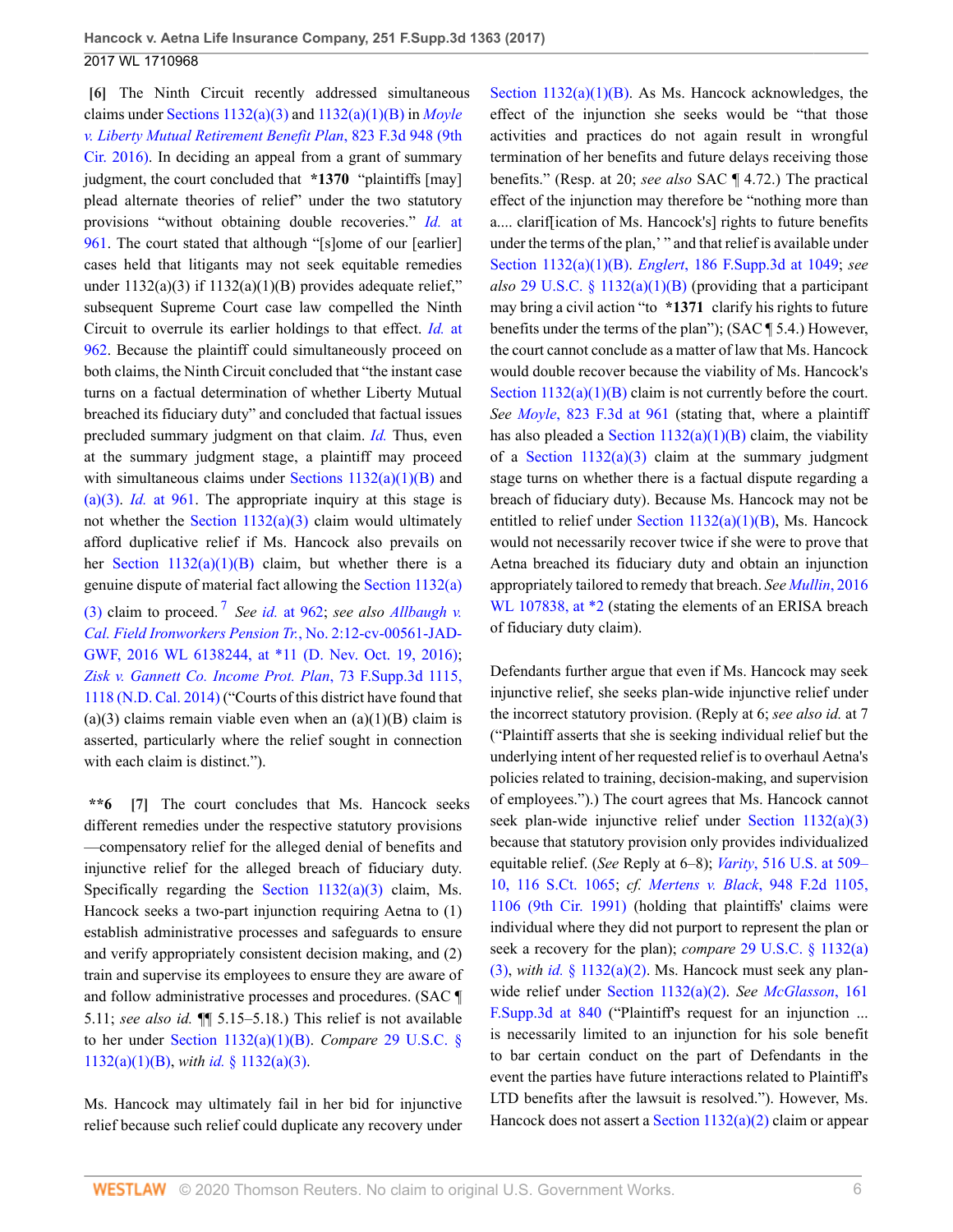to seek such relief. (*See generally* SAC; Resp.) The parties have not briefed—and the court does not decide herein —the merits of any proposed injunction. (*See generally* Mot.; Resp.; Reply.) Furthermore, although Ms. Hancock references Aetna's handling of several other Plan participants' claims (*see* Resp. at 4–12), that discussion does not transform Ms. Hancock's claim for individualized relief into one for plan-wide relief. <sup>[8](#page-9-5)</sup> Accordingly, the court confirms that Ms. Hancock may seek only individualized equitable relief under [Section 1132\(a\)\(3\)](http://www.westlaw.com/Link/Document/FullText?findType=L&pubNum=1000546&cite=29USCAS1132&originatingDoc=I755ce07030be11e79de0d9b9354e8e59&refType=RB&originationContext=document&vr=3.0&rs=cblt1.0&transitionType=DocumentItem&contextData=(sc.UserEnteredCitation)#co_pp_28cc0000ccca6), *McGlasson*[, 161 F.Supp.3d at 842](http://www.westlaw.com/Link/Document/FullText?findType=Y&serNum=2038269470&pubNum=0007903&originatingDoc=I755ce07030be11e79de0d9b9354e8e59&refType=RP&fi=co_pp_sp_7903_842&originationContext=document&vr=3.0&rs=cblt1.0&transitionType=DocumentItem&contextData=(sc.UserEnteredCitation)#co_pp_sp_7903_842), and the court's conclusions regarding Defendants' motion are based on Ms. Hancock's pursuit of such individualized relief.

<span id="page-6-0"></span>**\*\*7** Because Ms. Hancock is not precluded from bringing a [Section 1132\(a\)\(3\)](http://www.westlaw.com/Link/Document/FullText?findType=L&pubNum=1000546&cite=29USCAS1132&originatingDoc=I755ce07030be11e79de0d9b9354e8e59&refType=RB&originationContext=document&vr=3.0&rs=cblt1.0&transitionType=DocumentItem&contextData=(sc.UserEnteredCitation)#co_pp_28cc0000ccca6) claim **\*1372** simply because she also brings a Section  $1132(a)(1)(B)$  claim, the court turns to whether Defendants have demonstrated the lack of a genuine dispute of material fact as Ms. Hancock's breach of fiduciary duty claim.

#### 2. Theories of Breach of Fiduciary Duty

Defendants argue that Ms. Hancock's breach of fiduciary duty claim fails on the merits because "Aetna processed [Ms. Hancock's] claim in a timely and efficient manner in accordance with its own policies and procedures and the regulations set forth by the DOL." (Mot. at 2.) In response, Ms. Hancock argues that her claim does not fail because she alleges six theories for breach of fiduciary duty, and Defendants address only one theory—her contention that Aetna unreasonably delayed its decision on her appeal. (Resp. at 2.) In reply, Defendants recast their initial argument, stating that the first, third, fifth, and sixth theories "are clearly related to the timing of processing [Ms. Hancock's] benefit claims" (Reply at 6), which Defendants addressed in their motion. Defendants argue that the rest of Ms. Hancock's theories "are more properly considered in the context of Plaintiff's benefit claim under 1132(a)(1)(B)" and "should not be considered as part of the breach of fiduciary duty claim." $9$ (*Id.*)

The court finds that Defendants move for summary judgment on only one of Ms. Hancock's theories of breach unreasonable delay. Aetna first extended its argument to Ms. Hancock's other theories of breach in its reply brief, which is improper. *[United States ex rel. Giles v. Sardie,](http://www.westlaw.com/Link/Document/FullText?findType=Y&serNum=2001931216&pubNum=0004637&originatingDoc=I755ce07030be11e79de0d9b9354e8e59&refType=RP&fi=co_pp_sp_4637_1127&originationContext=document&vr=3.0&rs=cblt1.0&transitionType=DocumentItem&contextData=(sc.UserEnteredCitation)#co_pp_sp_4637_1127)* 191 F.Supp.2d [1117, 1127 \(C.D. Cal. 2000\)](http://www.westlaw.com/Link/Document/FullText?findType=Y&serNum=2001931216&pubNum=0004637&originatingDoc=I755ce07030be11e79de0d9b9354e8e59&refType=RP&fi=co_pp_sp_4637_1127&originationContext=document&vr=3.0&rs=cblt1.0&transitionType=DocumentItem&contextData=(sc.UserEnteredCitation)#co_pp_sp_4637_1127) ("It is improper for a moving party to introduce new facts or different legal arguments in the reply brief than those presented in the moving papers."). Even if Defendants' argument were proper, however, only Ms. Hancock's first theory—that Aetna unreasonably delayed a decision on her appeal—is directly related to the timeliness of Aetna's decision. (*See* SAC ¶ 5.10 (stating six theories of breach).) The other theories are distinct, even if they necessarily relate in some way to the timing of Aetna's appeals decision and Aetna's decision to deny LTD benefits. Accordingly, the court analyzes whether Defendants are entitled to summary judgment on Ms. Hancock's theory that Defendants unreasonably delayed the adjudication of her appeal. (*See* Mot. at 9–13.)

#### *a. Timeliness of Appeal Decision*

The DOL's ERISA regulations require that a claimant's LTD benefits appeal be decided within 45 days of when the claimant filed the appeal. *See* [29 C.F.R. § 2560.503–1\(i\)\(1\)](http://www.westlaw.com/Link/Document/FullText?findType=L&pubNum=1000547&cite=29CFRS2560.503-1&originatingDoc=I755ce07030be11e79de0d9b9354e8e59&refType=RB&originationContext=document&vr=3.0&rs=cblt1.0&transitionType=DocumentItem&contextData=(sc.UserEnteredCitation)#co_pp_bcfd00009f4b2) [\(i\)](http://www.westlaw.com/Link/Document/FullText?findType=L&pubNum=1000547&cite=29CFRS2560.503-1&originatingDoc=I755ce07030be11e79de0d9b9354e8e59&refType=RB&originationContext=document&vr=3.0&rs=cblt1.0&transitionType=DocumentItem&contextData=(sc.UserEnteredCitation)#co_pp_bcfd00009f4b2); *id.* § 2560.503-1(i)(3)(i). The plan administrator may take an additional 45 days to issue a decision if the administrator determines that "special circumstances ... require an extension of time for processing the claim." *Id.*  $\frac{8}{9}$  2560.503–1(i)(1)(i). If the plan administrator concludes that special circumstances necessitate an extension, the administrator must notify the claimant in writing of the additional time and state why it is utilizing the additional time. *Id.* [§ 2560.503–1\(i\)\(1\)\(i\);](http://www.westlaw.com/Link/Document/FullText?findType=L&pubNum=1000547&cite=29CFRS2560.503-1&originatingDoc=I755ce07030be11e79de0d9b9354e8e59&refType=RB&originationContext=document&vr=3.0&rs=cblt1.0&transitionType=DocumentItem&contextData=(sc.UserEnteredCitation)#co_pp_bcfd00009f4b2) *[id.](http://www.westlaw.com/Link/Document/FullText?findType=L&pubNum=1000547&cite=29CFRS2560.503-1&originatingDoc=I755ce07030be11e79de0d9b9354e8e59&refType=RB&originationContext=document&vr=3.0&rs=cblt1.0&transitionType=DocumentItem&contextData=(sc.UserEnteredCitation)#co_pp_d450000087f37)* §  $2560.503-1(i)(3)(i)$ . The regulations state that "the need to hold a hearing, if the plan's procedures provide **\*1373** for a hearing," might be a special circumstance. *Id.* [§ 2560.503–](http://www.westlaw.com/Link/Document/FullText?findType=L&pubNum=1000547&cite=29CFRS2560.503-1&originatingDoc=I755ce07030be11e79de0d9b9354e8e59&refType=RB&originationContext=document&vr=3.0&rs=cblt1.0&transitionType=DocumentItem&contextData=(sc.UserEnteredCitation)#co_pp_bcfd00009f4b2)  $1(i)(1)(i)$ . Otherwise, the regulations do not define special circumstances.

<span id="page-6-1"></span>**\*\*8** In addition, Aetna's policies provide that a claimant "will ordinarily be notified of the decision not later than 45 days after the appeal is received." (AR at AET000079.) The policy also states that "[i]f special circumstances require an extension of time up to an additional 45 days, you will be notified of such extension during the 45 days following receipt of your request" and "[t]he notice will indicate the special circumstances requiring an extension and the date by which a decision is expected." (*Id.*) Aetna's procedures define special circumstances as "reasons beyond the control of the plan," such as a "lack of sufficient clinical information or other external information needed to make a determination." (*Id.* at AET03737.) External information "can be [from] the claimant, employer, provider, [independent medical examination,] or peer physician reviews." (*Id.*)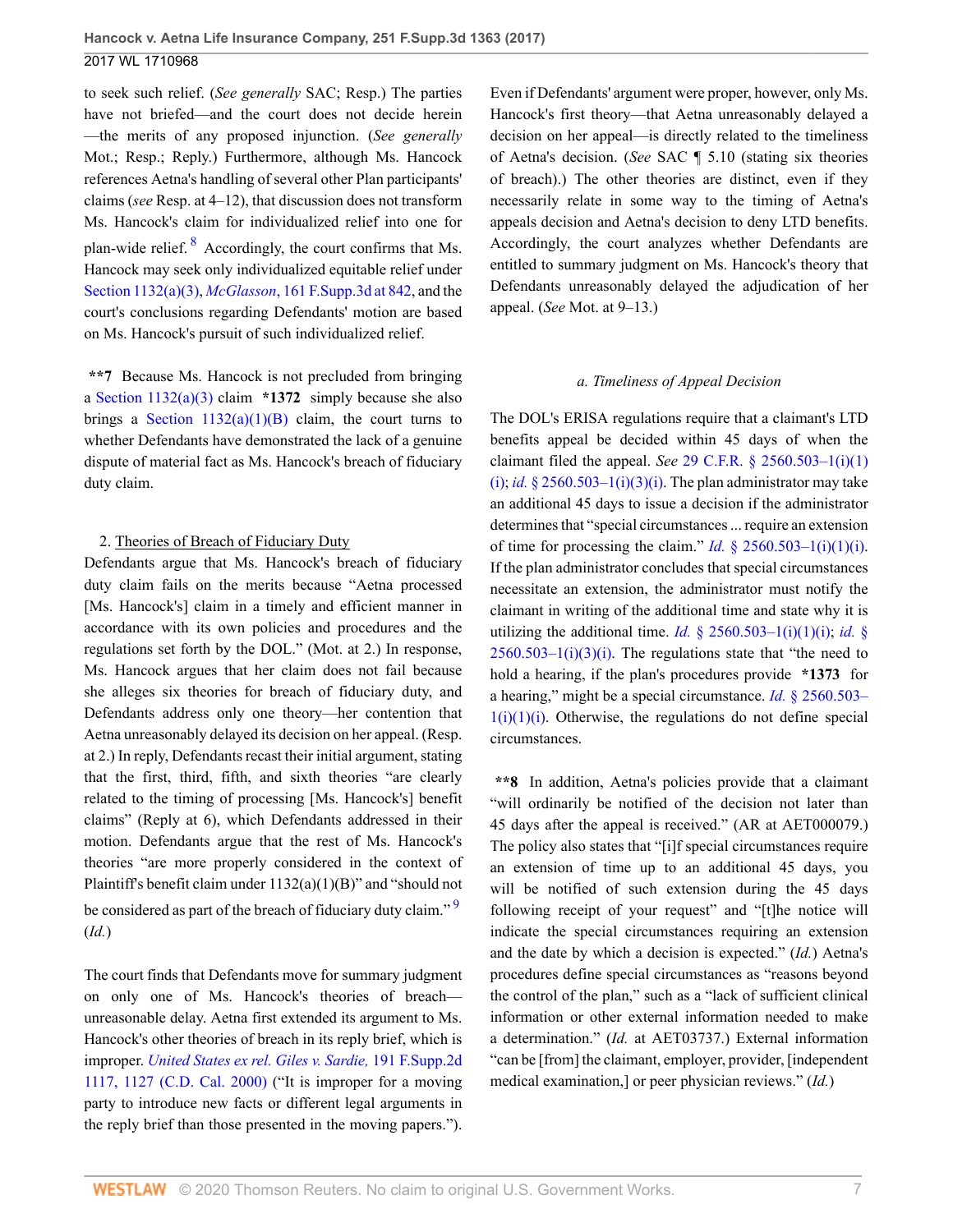There is little case law addressing what constitutes special circumstances or when something is beyond the control of the plan, but one district court recently addressed the issue. *See [Salisbury v. Prudential Ins. Co. of Am.](http://www.westlaw.com/Link/Document/FullText?findType=Y&serNum=2041132511&pubNum=0007903&originatingDoc=I755ce07030be11e79de0d9b9354e8e59&refType=RP&originationContext=document&vr=3.0&rs=cblt1.0&transitionType=DocumentItem&contextData=(sc.UserEnteredCitation))*, 238 F.Supp.3d 444, [2017 WL 780817 \(S.D.N.Y. Feb. 28, 2017\)](http://www.westlaw.com/Link/Document/FullText?findType=Y&serNum=2041132511&pubNum=0007903&originatingDoc=I755ce07030be11e79de0d9b9354e8e59&refType=RP&originationContext=document&vr=3.0&rs=cblt1.0&transitionType=DocumentItem&contextData=(sc.UserEnteredCitation)). In determining what standard of review applied to the plaintiff's benefits denial claim, *see id.,* [at 447-48, at \\*2,](http://www.westlaw.com/Link/Document/FullText?findType=Y&serNum=2041132511&originatingDoc=I755ce07030be11e79de0d9b9354e8e59&refType=RP&originationContext=document&vr=3.0&rs=cblt1.0&transitionType=DocumentItem&contextData=(sc.UserEnteredCitation)) the District Court for the Southern District of New York held that an extension to review information in the plaintiff's file that remained under physician and vocational review could not constitute a valid special circumstance, *id.*[, at 449-50, at \\*4.](http://www.westlaw.com/Link/Document/FullText?findType=Y&serNum=2041132511&originatingDoc=I755ce07030be11e79de0d9b9354e8e59&refType=RP&originationContext=document&vr=3.0&rs=cblt1.0&transitionType=DocumentItem&contextData=(sc.UserEnteredCitation)) The court reached its conclusion after reviewing the DOL's preamble to the applicable regulations. *Id.*[, at 448-49, at \\*3.](http://www.westlaw.com/Link/Document/FullText?findType=Y&serNum=2041132511&originatingDoc=I755ce07030be11e79de0d9b9354e8e59&refType=RP&originationContext=document&vr=3.0&rs=cblt1.0&transitionType=DocumentItem&contextData=(sc.UserEnteredCitation)) The preamble states that " 'the time periods for decisionmaking are generally maximum periods, not automatic entitlements.' " *Id.* [at 450, at \\*4](http://www.westlaw.com/Link/Document/FullText?findType=Y&serNum=2041132511&originatingDoc=I755ce07030be11e79de0d9b9354e8e59&refType=RP&originationContext=document&vr=3.0&rs=cblt1.0&transitionType=DocumentItem&contextData=(sc.UserEnteredCitation)) (quoting ERISA Rules & Regulations for Admin. & Enforcement; Claims Procedures ("Preamble"), [65](http://www.westlaw.com/Link/Document/FullText?findType=l&pubNum=0001037&cite=UUID(IB3A832802FBD11DAAE9ABB7EB80F7B3D)&originatingDoc=I755ce07030be11e79de0d9b9354e8e59&refType=CP&fi=co_pp_sp_1037_70&originationContext=document&vr=3.0&rs=cblt1.0&transitionType=DocumentItem&contextData=(sc.UserEnteredCitation)#co_pp_sp_1037_70) [Fed. Reg. 70,246, 70,250 \(Nov. 21, 2000\)\)](http://www.westlaw.com/Link/Document/FullText?findType=l&pubNum=0001037&cite=UUID(IB3A832802FBD11DAAE9ABB7EB80F7B3D)&originatingDoc=I755ce07030be11e79de0d9b9354e8e59&refType=CP&fi=co_pp_sp_1037_70&originationContext=document&vr=3.0&rs=cblt1.0&transitionType=DocumentItem&contextData=(sc.UserEnteredCitation)#co_pp_sp_1037_70). The preamble also states that " 'it may be unreasonable' to seek an extension if the 'claim presents no difficulty whatsoever' " and that " 'an extension may be imposed only for reasons beyond the control of the plan.' " *[Id.](http://www.westlaw.com/Link/Document/FullText?findType=l&pubNum=0001037&cite=UUID(I9C232B80309211DAAECA8D28B8108CB8)&originatingDoc=I755ce07030be11e79de0d9b9354e8e59&refType=CP&fi=co_pp_sp_1037_70246&originationContext=document&vr=3.0&rs=cblt1.0&transitionType=DocumentItem&contextData=(sc.UserEnteredCitation)#co_pp_sp_1037_70246)* (quoting Preamble); *see also [Reeves](http://www.westlaw.com/Link/Document/FullText?findType=Y&serNum=2006924641&pubNum=0004637&originatingDoc=I755ce07030be11e79de0d9b9354e8e59&refType=RP&fi=co_pp_sp_4637_1293&originationContext=document&vr=3.0&rs=cblt1.0&transitionType=DocumentItem&contextData=(sc.UserEnteredCitation)#co_pp_sp_4637_1293) v. Unum Life Ins. Co. of Am.*[, 376 F.Supp.2d 1285, 1293 \(W.D.](http://www.westlaw.com/Link/Document/FullText?findType=Y&serNum=2006924641&pubNum=0004637&originatingDoc=I755ce07030be11e79de0d9b9354e8e59&refType=RP&fi=co_pp_sp_4637_1293&originationContext=document&vr=3.0&rs=cblt1.0&transitionType=DocumentItem&contextData=(sc.UserEnteredCitation)#co_pp_sp_4637_1293) [Okla. 2005\)](http://www.westlaw.com/Link/Document/FullText?findType=Y&serNum=2006924641&pubNum=0004637&originatingDoc=I755ce07030be11e79de0d9b9354e8e59&refType=RP&fi=co_pp_sp_4637_1293&originationContext=document&vr=3.0&rs=cblt1.0&transitionType=DocumentItem&contextData=(sc.UserEnteredCitation)#co_pp_sp_4637_1293) (quoting [29 C.F.R. § 2560.503–1\(i\)\(1\)\(i\)\)](http://www.westlaw.com/Link/Document/FullText?findType=L&pubNum=1000547&cite=29CFRS2560.503-1&originatingDoc=I755ce07030be11e79de0d9b9354e8e59&refType=RB&originationContext=document&vr=3.0&rs=cblt1.0&transitionType=DocumentItem&contextData=(sc.UserEnteredCitation)#co_pp_bcfd00009f4b2) ("An example of a special circumstance justifying an extension of the review time is 'the need to hold a hearing.' "). Finally, the court noted that the preamble "suggested that simply having too much work does not constitute an acceptable justification" for an extension. *Salisbury*[, 238 F.Supp.3d at](http://www.westlaw.com/Link/Document/FullText?findType=Y&serNum=2041132511&pubNum=0007903&originatingDoc=I755ce07030be11e79de0d9b9354e8e59&refType=RP&fi=co_pp_sp_7903_449&originationContext=document&vr=3.0&rs=cblt1.0&transitionType=DocumentItem&contextData=(sc.UserEnteredCitation)#co_pp_sp_7903_449) [449-50, 2017 WL 780817, at \\*4](http://www.westlaw.com/Link/Document/FullText?findType=Y&serNum=2041132511&pubNum=0007903&originatingDoc=I755ce07030be11e79de0d9b9354e8e59&refType=RP&fi=co_pp_sp_7903_449&originationContext=document&vr=3.0&rs=cblt1.0&transitionType=DocumentItem&contextData=(sc.UserEnteredCitation)#co_pp_sp_7903_449). Based on the preamble's guidance, the court concluded that the plan administrator's proffered special circumstance—needing additional time to review "the information in Ms. Salisbury's file which remains under physician and vocational review"—was insufficient. *[Id.](http://www.westlaw.com/Link/Document/FullText?findType=Y&serNum=2041132511&pubNum=0000999&originatingDoc=I755ce07030be11e79de0d9b9354e8e59&refType=RP&originationContext=document&vr=3.0&rs=cblt1.0&transitionType=DocumentItem&contextData=(sc.UserEnteredCitation))* The court reached this conclusion because "virtually every appeal of the denial of a disability benefits claim will require 'physician and vocational review,' " and that review therefore cannot be considered "special." *[Id.](http://www.westlaw.com/Link/Document/FullText?findType=Y&serNum=2041132511&pubNum=0000999&originatingDoc=I755ce07030be11e79de0d9b9354e8e59&refType=RP&originationContext=document&vr=3.0&rs=cblt1.0&transitionType=DocumentItem&contextData=(sc.UserEnteredCitation))*

As *[Salisbury](http://www.westlaw.com/Link/Document/FullText?findType=Y&serNum=2041132511&pubNum=0000999&originatingDoc=I755ce07030be11e79de0d9b9354e8e59&refType=RP&originationContext=document&vr=3.0&rs=cblt1.0&transitionType=DocumentItem&contextData=(sc.UserEnteredCitation))* demonstrates, the DOL's preamble and regulations contemplate that a situation beyond the control of the plan constitutes a special circumstance that necessitates an extension. *See* Preamble, [65 Fed. Reg. at 70,250](http://www.westlaw.com/Link/Document/FullText?findType=l&pubNum=0001037&cite=UUID(IB3A832802FBD11DAAE9ABB7EB80F7B3D)&originatingDoc=I755ce07030be11e79de0d9b9354e8e59&refType=CP&fi=co_pp_sp_1037_70&originationContext=document&vr=3.0&rs=cblt1.0&transitionType=DocumentItem&contextData=(sc.UserEnteredCitation)#co_pp_sp_1037_70). As with special circumstances, there is limited case law defining when a situation is beyond the control of the plan. But in one example, the District Court for the Eastern District of Pennsylvania concluded that the plaintiff's failure to receive periodic statements under **\*1374** the plan was beyond the control of the plan because the plaintiff had provided an

incorrect mailing address. *[Askew v. R.L. Reppert, Inc.](http://www.westlaw.com/Link/Document/FullText?findType=Y&serNum=2038227962&pubNum=0000999&originatingDoc=I755ce07030be11e79de0d9b9354e8e59&refType=RP&originationContext=document&vr=3.0&rs=cblt1.0&transitionType=DocumentItem&contextData=(sc.UserEnteredCitation))*, No. [11-cv-04003, 2016 WL 447060, at \\*13 \(E.D. Pa. Feb. 5,](http://www.westlaw.com/Link/Document/FullText?findType=Y&serNum=2038227962&pubNum=0000999&originatingDoc=I755ce07030be11e79de0d9b9354e8e59&refType=RP&originationContext=document&vr=3.0&rs=cblt1.0&transitionType=DocumentItem&contextData=(sc.UserEnteredCitation)) [2016\)](http://www.westlaw.com/Link/Document/FullText?findType=Y&serNum=2038227962&pubNum=0000999&originatingDoc=I755ce07030be11e79de0d9b9354e8e59&refType=RP&originationContext=document&vr=3.0&rs=cblt1.0&transitionType=DocumentItem&contextData=(sc.UserEnteredCitation)); *see also [Cross v. Fleet Reserve Ass'n Pension Plan](http://www.westlaw.com/Link/Document/FullText?findType=Y&serNum=2021095092&pubNum=0000999&originatingDoc=I755ce07030be11e79de0d9b9354e8e59&refType=RP&originationContext=document&vr=3.0&rs=cblt1.0&transitionType=DocumentItem&contextData=(sc.UserEnteredCitation))*, No. [WDQ-05-0001, 2006 WL 6461992, at \\*7 \(D. Md. Sept. 28,](http://www.westlaw.com/Link/Document/FullText?findType=Y&serNum=2021095092&pubNum=0000999&originatingDoc=I755ce07030be11e79de0d9b9354e8e59&refType=RP&originationContext=document&vr=3.0&rs=cblt1.0&transitionType=DocumentItem&contextData=(sc.UserEnteredCitation)) [2006\)](http://www.westlaw.com/Link/Document/FullText?findType=Y&serNum=2021095092&pubNum=0000999&originatingDoc=I755ce07030be11e79de0d9b9354e8e59&refType=RP&originationContext=document&vr=3.0&rs=cblt1.0&transitionType=DocumentItem&contextData=(sc.UserEnteredCitation)) (concluding that there was no evidence that a situation was reasonably within the defendant's control).

<span id="page-7-0"></span>**\*\*9 [\[8\]](#page-1-1)** The court concludes on the record before it that Aetna has not met its initial burden of demonstrating that there is no genuine dispute of material fact whether Aetna unreasonably delayed Ms. Hancock's appeal by invoking a 45–day extension. *See Anderson*, 477 U.S. at 322, 106 S.Ct. 2505. On September 26, 2016, Aetna notified Ms. Hancock's counsel that it was invoking the 45–day extension because Aetna "referred your client's file for a medical review, which has not been completed yet." (AET000993.) Aetna characterizes this medical review as a "peer review," which Aetna's policies state constitutes a special circumstance because the time by which the peer reviewer will complete his review is beyond the control of the plan. (*See* Reply at 11 (citing AR at AET03737).)

Aetna's argument requires the court to disregard the 26 days during the appeals process during which Aetna failed to contact a peer reviewer or assign Ms. Hancock's file to peer review until the twenty-eighth day. (*See* AR at AET002189– 91.) Aetna fails to address the events leading up to the peer review, and, accordingly, there is no evidence or argument before the court regarding the reasonableness of Aetna's decision to wait to assign the peer review until the twentyeighth day—nearly two-thirds of the way into the initial 45– day period. As Defendants implicitly acknowledge, Aetna was in control of the appeal before this date. (*See* Mot. at 4 ("As of September 26, 2016, the claims file was outside the control of Aetna so there could be no further action or final determination on whether [Ms. Hancock] was functionally impaired from returning to any occupation.").) In addition, Aetna points the court to no authority to suggest that simply because a plan administrator states that an event is out of the Plan's control at some point during the 45 days, an extension is necessarily warranted. (*See generally id.*; Reply.)

For these reasons, based on the facts before it and viewing the evidence in the light most favorable to Ms. Hancock, the court cannot conclude as a matter of law that the timing of Aetna's appeal decision was reasonable. Aetna's assignment of the peer review on the twenty-eighth day of the 45–day appeal period raises a genuine dispute over whether any delay was beyond the control of the plan or due instead to the timing of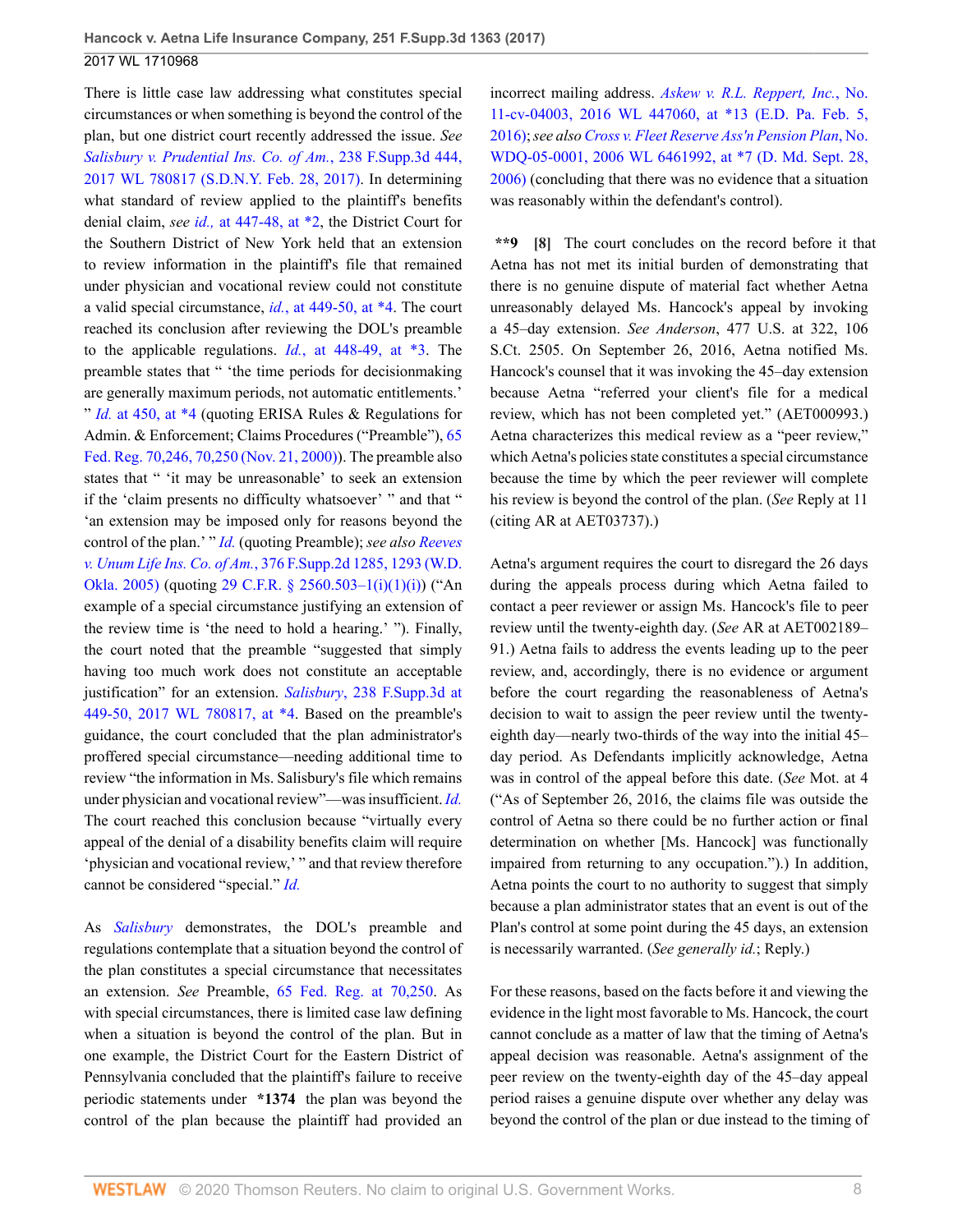Aetna's assignment. If the delay was within Aetna's control, a reasonable factfinder could conclude that Aetna unreasonably delayed a decision on Ms. Hancock's appeal. Accordingly, Defendants have not met their burden of demonstrating a lack of a genuine dispute of material fact, and the court denies Defendants' motion for summary judgment on this theory of breach of fiduciary duty.

#### *b. Public Policy Considerations*

Finally, Defendants argue that public policy considerations should lead the court to "conclude that as a matter of public policy Defendants did not breach their fiduciary duty when evaluating [Ms. Hancock's] claim." (Mot. at 15.) Defendants contend that allowing a breach of fiduciary duty claim to go forward on this theory puts plan administrators in "a nowin situation" because they risk being "punished for seeking extensions in order to fully consider the available medical records ... **\*1375** or [they] rush through the evaluation." (*Id.*) Finally, Defendants state that "the regulations are more flexible than [Ms. Hancock's] strict 45–day requirement in nearly every circumstance." (*Id.*)

<span id="page-8-0"></span>**[\[9\]](#page-1-3)** The court finds that the DOL regulations and the preamble to them appropriately define the balance that plan administrators should strike in evaluating LTD benefits appeals. Although the regulations permit a 45–day extension for special circumstances beyond the control of the plan, *see* [29 C.F.R. § 2560.503–1\(i\)\(1\)\(i\);](http://www.westlaw.com/Link/Document/FullText?findType=L&pubNum=1000547&cite=29CFRS2560.503-1&originatingDoc=I755ce07030be11e79de0d9b9354e8e59&refType=RB&originationContext=document&vr=3.0&rs=cblt1.0&transitionType=DocumentItem&contextData=(sc.UserEnteredCitation)#co_pp_bcfd00009f4b2) *id.* [§ 2560.503–1\(i\)\(3\)\(i\)](http://www.westlaw.com/Link/Document/FullText?findType=L&pubNum=1000547&cite=29CFRS2560.503-1&originatingDoc=I755ce07030be11e79de0d9b9354e8e59&refType=RB&originationContext=document&vr=3.0&rs=cblt1.0&transitionType=DocumentItem&contextData=(sc.UserEnteredCitation)#co_pp_d450000087f37), the preamble to the regulations makes clear that " 'the time periods for decisionmaking are generally maximum periods, not automatic entitlements.' " *Salisbury*[, 238 F.Supp.3d at](http://www.westlaw.com/Link/Document/FullText?findType=Y&serNum=2041132511&pubNum=0000999&originatingDoc=I755ce07030be11e79de0d9b9354e8e59&refType=RP&originationContext=document&vr=3.0&rs=cblt1.0&transitionType=DocumentItem&contextData=(sc.UserEnteredCitation)) [450, 2017 WL 780817, at \\*4](http://www.westlaw.com/Link/Document/FullText?findType=Y&serNum=2041132511&pubNum=0000999&originatingDoc=I755ce07030be11e79de0d9b9354e8e59&refType=RP&originationContext=document&vr=3.0&rs=cblt1.0&transitionType=DocumentItem&contextData=(sc.UserEnteredCitation)) (quoting Preamble, [65 Fed. Reg.](http://www.westlaw.com/Link/Document/FullText?findType=l&pubNum=0001037&cite=UUID(IB3A832802FBD11DAAE9ABB7EB80F7B3D)&originatingDoc=I755ce07030be11e79de0d9b9354e8e59&refType=CP&fi=co_pp_sp_1037_70&originationContext=document&vr=3.0&rs=cblt1.0&transitionType=DocumentItem&contextData=(sc.UserEnteredCitation)#co_pp_sp_1037_70) [at 70,250](http://www.westlaw.com/Link/Document/FullText?findType=l&pubNum=0001037&cite=UUID(IB3A832802FBD11DAAE9ABB7EB80F7B3D)&originatingDoc=I755ce07030be11e79de0d9b9354e8e59&refType=CP&fi=co_pp_sp_1037_70&originationContext=document&vr=3.0&rs=cblt1.0&transitionType=DocumentItem&contextData=(sc.UserEnteredCitation)#co_pp_sp_1037_70)). The preamble provides some additional guidance by stating that " 'it may be unreasonable' to seek an extension if the 'claim presents no difficulty whatsoever' " and that " 'an extension may be imposed only for reasons beyond the control of the plan.' " *[Id.](http://www.westlaw.com/Link/Document/FullText?findType=Y&serNum=2041132511&pubNum=0001037&originatingDoc=I755ce07030be11e79de0d9b9354e8e59&refType=RP&originationContext=document&vr=3.0&rs=cblt1.0&transitionType=DocumentItem&contextData=(sc.UserEnteredCitation))* (quoting Preamble, [65 Fed. Reg. at](http://www.westlaw.com/Link/Document/FullText?findType=l&pubNum=0001037&cite=UUID(IB3A832802FBD11DAAE9ABB7EB80F7B3D)&originatingDoc=I755ce07030be11e79de0d9b9354e8e59&refType=CP&fi=co_pp_sp_1037_70&originationContext=document&vr=3.0&rs=cblt1.0&transitionType=DocumentItem&contextData=(sc.UserEnteredCitation)#co_pp_sp_1037_70) [70,250\)](http://www.westlaw.com/Link/Document/FullText?findType=l&pubNum=0001037&cite=UUID(IB3A832802FBD11DAAE9ABB7EB80F7B3D)&originatingDoc=I755ce07030be11e79de0d9b9354e8e59&refType=CP&fi=co_pp_sp_1037_70&originationContext=document&vr=3.0&rs=cblt1.0&transitionType=DocumentItem&contextData=(sc.UserEnteredCitation)#co_pp_sp_1037_70). Accordingly, plan administrators must demonstrate a special circumstance justifying an extension of time to decide

an appeal. The court has applied that standard in considering Defendants' motion for partial summary judgment, and the court concludes that the public policy considerations Defendants raise do not dictate a different outcome.

### **C. Discovery Issues**

**\*\*10** The parties also raise several discovery disputes related to Ms. Hancock's breach of fiduciary duty claim. (*See* Resp. at 3–4; *see also* Pl. Statement (Dkt. # 34); Defs. Statement (Dkt.  $# 36$ ); Pl. Supp. Statement (Dkt.  $# 40$ ); Defs. Supp. Statement (Dkt. # 41).) On April 17, 2017, the court held a telephonic hearing on the discovery issues. (*See* 4/17/17 Min. Entry.) At that time, the court suspended discovery related to the breach of fiduciary duty claim while the motion for partial summary judgment was pending. (*Id.*) Having ruled on that motion, the court orders the parties to meet and confer regarding whether the discovery matters they raised prior to this ruling are still in issue. (*See id.*) If so, the parties may file discovery motions related to the breach of fiduciary duty claim within seven days of the entry of this order. (*Id.*) The parties may file a response to any discovery motion no later than ten days after the filing of the motion. (*Id.*) At this time, the court does not authorize further briefing on any discovery motion. (*Id.*)

### **IV. CONCLUSION**

For the foregoing reasons, the court DENIES Defendants' motion for partial summary judgment (Dkt. # 26). The court further ORDERS the parties to review the court's April 17, 2017, order (Dkt. # 42) regarding discovery disputes related to the breach of fiduciary duty claim and re-raise any live discovery disputes pursuant to the terms articulated in this order.

### **All Citations**

251 F.Supp.3d 1363, 2017 WL 1710968

### Footnotes

<span id="page-8-1"></span>[1](#page-1-4) Ms. Hancock requests oral argument. (See Resp. at 1.) The court determines, however, that oral argument would not be helpful to its disposition of the motion. See Local Rules W.D. Wash. LCR 7(b)(4); cf. [Jasinski v. Showboat Operating](http://www.westlaw.com/Link/Document/FullText?findType=Y&serNum=1981100777&pubNum=0000350&originatingDoc=I755ce07030be11e79de0d9b9354e8e59&refType=RP&fi=co_pp_sp_350_1278&originationContext=document&vr=3.0&rs=cblt1.0&transitionType=DocumentItem&contextData=(sc.UserEnteredCitation)#co_pp_sp_350_1278) Co.[, 644 F.2d 1277, 1278 \(9th Cir. 1981\)](http://www.westlaw.com/Link/Document/FullText?findType=Y&serNum=1981100777&pubNum=0000350&originatingDoc=I755ce07030be11e79de0d9b9354e8e59&refType=RP&fi=co_pp_sp_350_1278&originationContext=document&vr=3.0&rs=cblt1.0&transitionType=DocumentItem&contextData=(sc.UserEnteredCitation)#co_pp_sp_350_1278) (holding that a court may not grant summary judgment without oral argument when the party opposing the motion for summary judgment timely requests oral argument).

<span id="page-8-2"></span>[2](#page-2-0) The court cites the Bates-stamped page numbers of the administrative record.